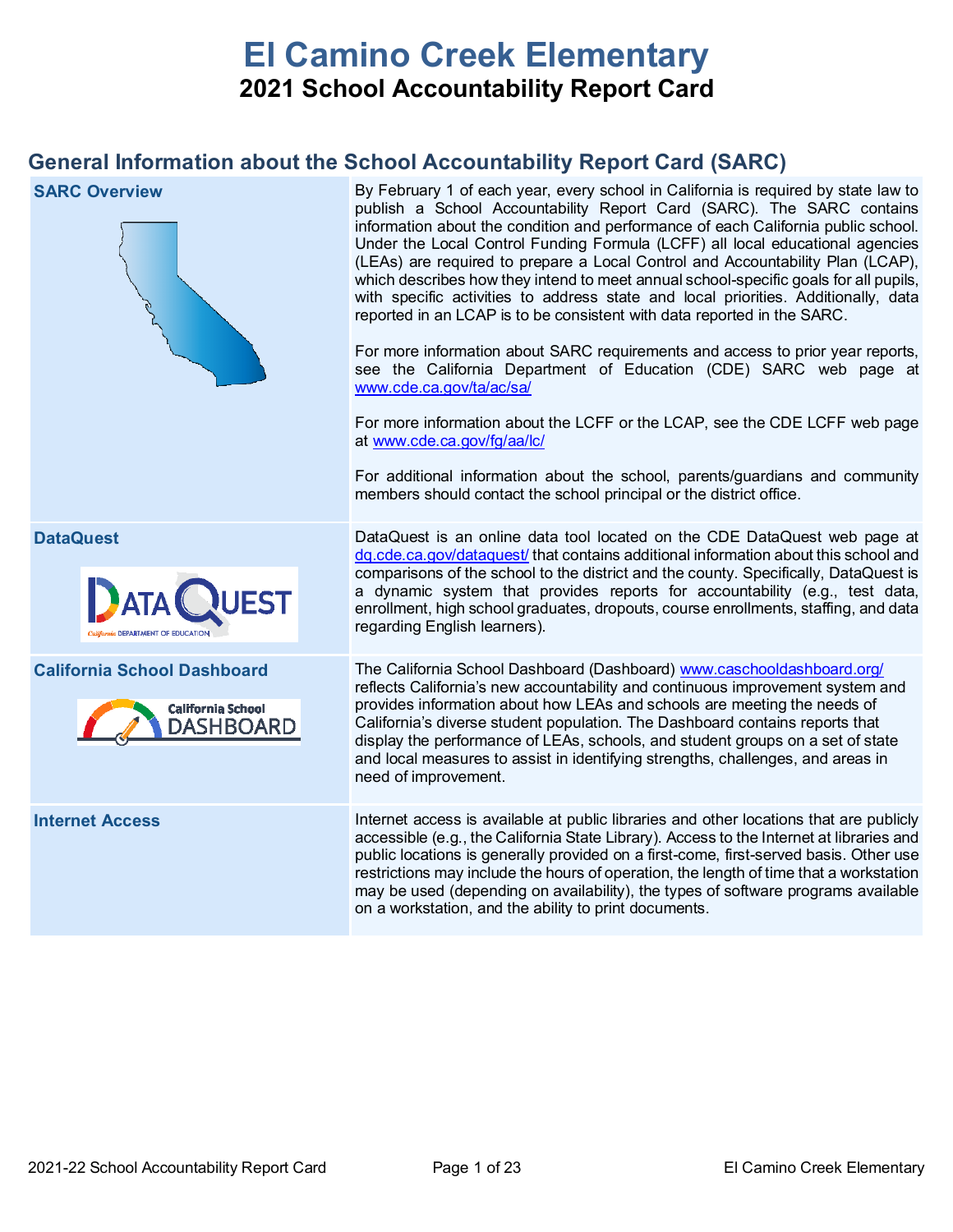#### **2021-22 School Contact Information**

| <b>School Name</b>                                 | El Camino Creek Elementary      |
|----------------------------------------------------|---------------------------------|
| <b>Street</b>                                      | 7885 Paseo Aliso                |
| City, State, Zip                                   | Carlsbad, CA 92009              |
| <b>Phone Number</b>                                | (760) 943-2051                  |
| <b>Principal</b>                                   | Jodi Greenberger                |
| <b>Email Address</b>                               | jodi.greenberger@eusd.net       |
| <b>School Website</b>                              | https://elcaminocreek.eusd.net/ |
| County-District-School (CDS) Code 37 68080 6117709 |                                 |

| 2021-22 District Contact Information |                                                         |  |  |  |
|--------------------------------------|---------------------------------------------------------|--|--|--|
| <b>District Name</b>                 | <b>Encinitas Union Elementary School District</b>       |  |  |  |
| <b>Phone Number</b>                  | 760.944.4300                                            |  |  |  |
| Superintendent                       | Andrée Grey                                             |  |  |  |
| <b>Email Address</b>                 | Andrée.Grey@eusd.net                                    |  |  |  |
| <b>District Website Address</b>      | https://www.eusd.net/our-district/school-accountability |  |  |  |

#### **2021-22 School Overview**

El Camino Creek is a justice and CoTA school, in which children from all backgrounds are committed to promoting peace and to demonstrating a genuine respect for all. We support and engage all children, building on their individual strengths by integrating civics education, technology, garden, music, library, science, PE and art into the core subjects. We believe that students are most engaged when learning through hands-on experiences. We are a school in which all members of the school community contribute to the vision of their ideal school and in which they collaborate to achieve that dream. We are a school where ideas count and where students are educated for success in a global society. As a CoTA school, we incorporate arts integration which includes visual arts, dance, music, and drama—into core academic subjects promoting engagement, accessibility, and relevance for students.

# **About this School**

#### **2020-21 Student Enrollment by Grade Level**

| <b>Grade Level</b>      | <b>Number of Students</b> |
|-------------------------|---------------------------|
| Kindergarten            | 46                        |
| Grade 1                 | 74                        |
| Grade 2                 | 66                        |
| Grade 3                 | 63                        |
| Grade 4                 | 82                        |
| Grade 5                 | 90                        |
| Grade 6                 | 77                        |
| <b>Total Enrollment</b> | 498                       |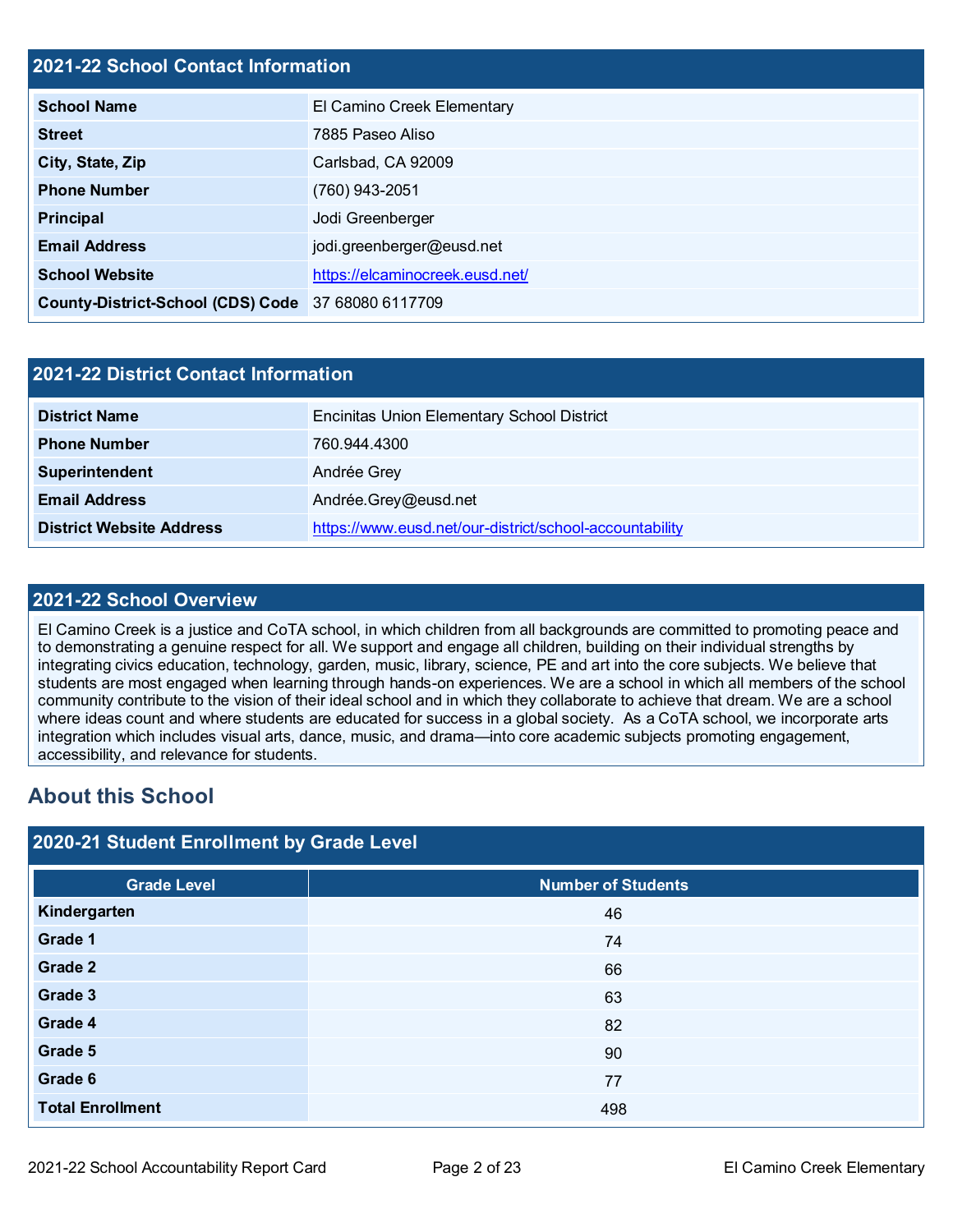#### **2020-21 Student Enrollment by Student Group**

| <b>Student Group</b>                   | <b>Percent of Total Enrollment</b> |
|----------------------------------------|------------------------------------|
| Female                                 | 45.6                               |
| <b>Male</b>                            | 54.4                               |
| American Indian or Alaska Native       | 0.8                                |
| Asian                                  | 4.4                                |
| <b>Black or African American</b>       | 0.6                                |
| <b>Filipino</b>                        | 0.2                                |
| <b>Hispanic or Latino</b>              | 8.4                                |
| <b>Two or More Races</b>               | 5.4                                |
| <b>White</b>                           | 77.7                               |
| <b>English Learners</b>                | 0.6                                |
| <b>Socioeconomically Disadvantaged</b> | 4.4                                |
| <b>Students with Disabilities</b>      | 11.4                               |

# **A. Conditions of Learning State Priority: Basic**

The SARC provides the following information relevant to the State priority: Basic (Priority 1):

- Degree to which teachers are appropriately assigned and fully credentialed in the subject area and for the pupils they are teaching;
- Pupils have access to standards-aligned instructional materials; and
- School facilities are maintained in good repair

Note: For more information refer to the Updated Teacher Equity Definitions web page at<https://www.cde.ca.gov/pd/ee/teacherequitydefinitions.asp>

## **2019-20 Teacher Preparation and Placement**

| <b>Authorization/Assignment</b>                                                                 | 2019-20 |
|-------------------------------------------------------------------------------------------------|---------|
| Fully (Preliminary or Clear) Credentialed for Subject and Student Placement (properly assigned) |         |
| <b>Intern Credential Holders Properly Assigned</b>                                              |         |
| Teachers Without Credentials and Misassignments ("ineffective" under ESSA)                      |         |
| Credentialed Teachers Assigned Out-of-Field ("out-of-field" under ESSA)                         |         |
| <b>Unknown</b>                                                                                  |         |
| <b>Total Teaching Positions</b>                                                                 |         |

Note: The data in this table is based on Full Time Equivalent (FTE) status. One FTE equals one staff member working full time; one FTE could also represent two staff members who each work 50 percent of full time. Additionally, an assignment is defined as a position that an educator is assigned to based on setting, subject, and grade level. An authorization is defined as the services that an educator is authorized to provide to students.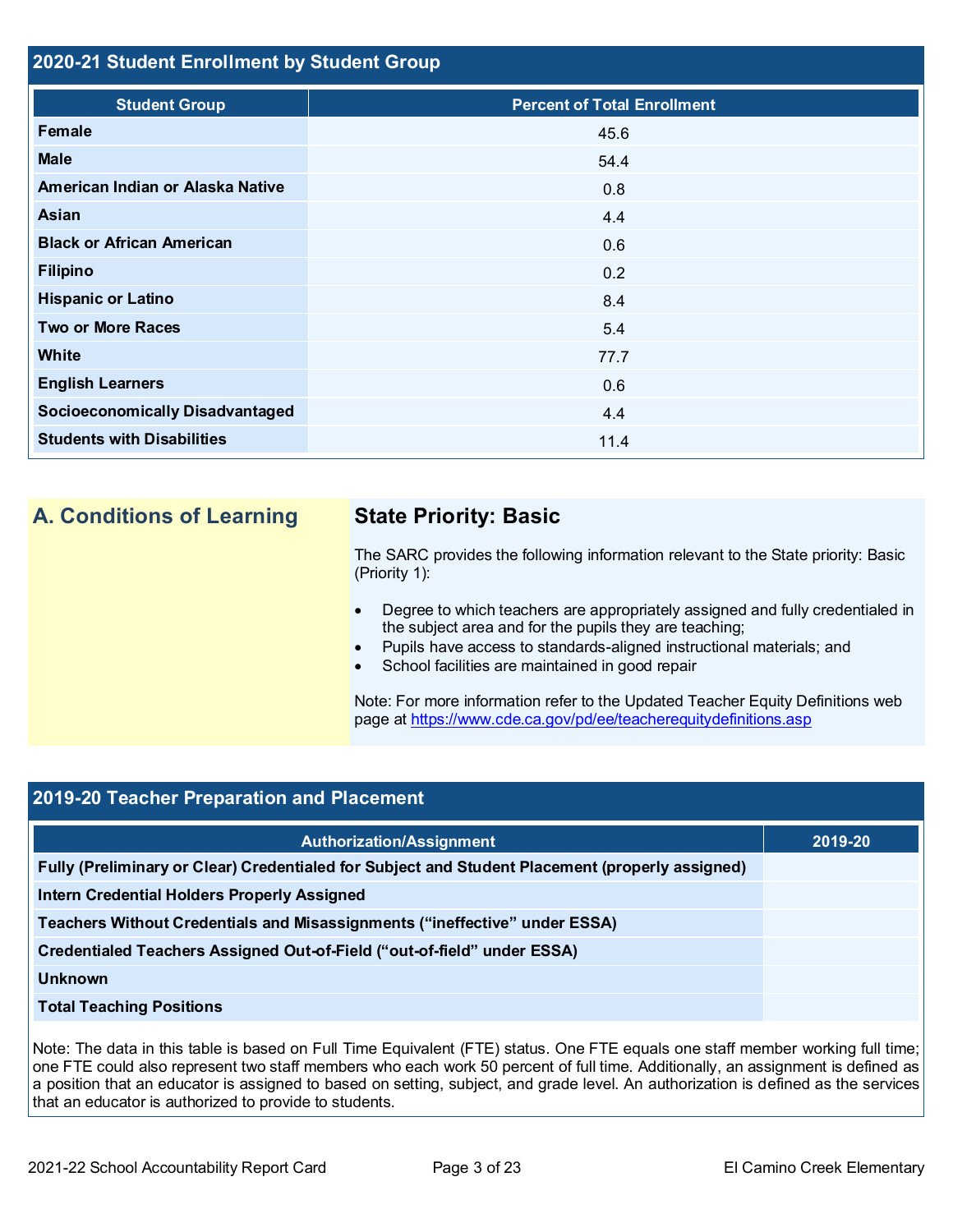### **2019-20 Teachers Without Credentials and Misassignments (considered "ineffective" under ESSA)**

| <b>Authorization/Assignment</b>                              | 2019-20 |
|--------------------------------------------------------------|---------|
| <b>Permits and Waivers</b>                                   |         |
| <b>Misassignments</b>                                        |         |
| <b>Vacant Positions</b>                                      |         |
| <b>Total Teachers Without Credentials and Misassignments</b> |         |

# **2019-20 Credentialed Teachers Assigned Out-of-Field (considered "out-of-field" under ESSA)**

| <b>Indicator</b>                                       | 2019-20 |
|--------------------------------------------------------|---------|
| Credentialed Teachers Authorized on a Permit or Waiver |         |
| <b>Local Assignment Options</b>                        |         |
| <b>Total Out-of-Field Teachers</b>                     |         |

# **2019-20 Class Assignments**

| Indicator                                                                                                                                           | 2019-20 |
|-----------------------------------------------------------------------------------------------------------------------------------------------------|---------|
| <b>Misassignments for English Learners</b><br>(a percentage of all the classes with English learners taught by teachers that are misassigned)       |         |
| No credential, permit or authorization to teach<br>(a percentage of all the classes taught by teachers with no record of an authorization to teach) |         |

# **2021-22 Quality, Currency, Availability of Textbooks and Other Instructional Materials**

| Year and month in which the data were collected | September, 2021                                                        |                                                                |                                                                                    |   |
|-------------------------------------------------|------------------------------------------------------------------------|----------------------------------------------------------------|------------------------------------------------------------------------------------|---|
| <b>Subject</b>                                  | Textbooks and Other Instructional Materials/year of<br><b>Adoption</b> | <b>From</b><br><b>Most</b><br><b>Recent</b><br><b>Adoption</b> | <b>Percent</b><br><b>Students</b><br><b>Lacking Own</b><br><b>Assigned</b><br>Copy |   |
| <b>Reading/Language Arts</b>                    | National Geographic/2017                                               |                                                                | Yes                                                                                | 0 |
| <b>Mathematics</b>                              | Scott Foresman-Addison Wesley/2009                                     |                                                                | Yes                                                                                | 0 |
| <b>Science</b>                                  | Houghton Mifflin/2007                                                  |                                                                | Yes                                                                                | 0 |

**History-Social Science Harcourt/2006 Western Construction Construction Construction Construction Construction Construction Construction Construction Construction Construction Construction Construction Construction Con**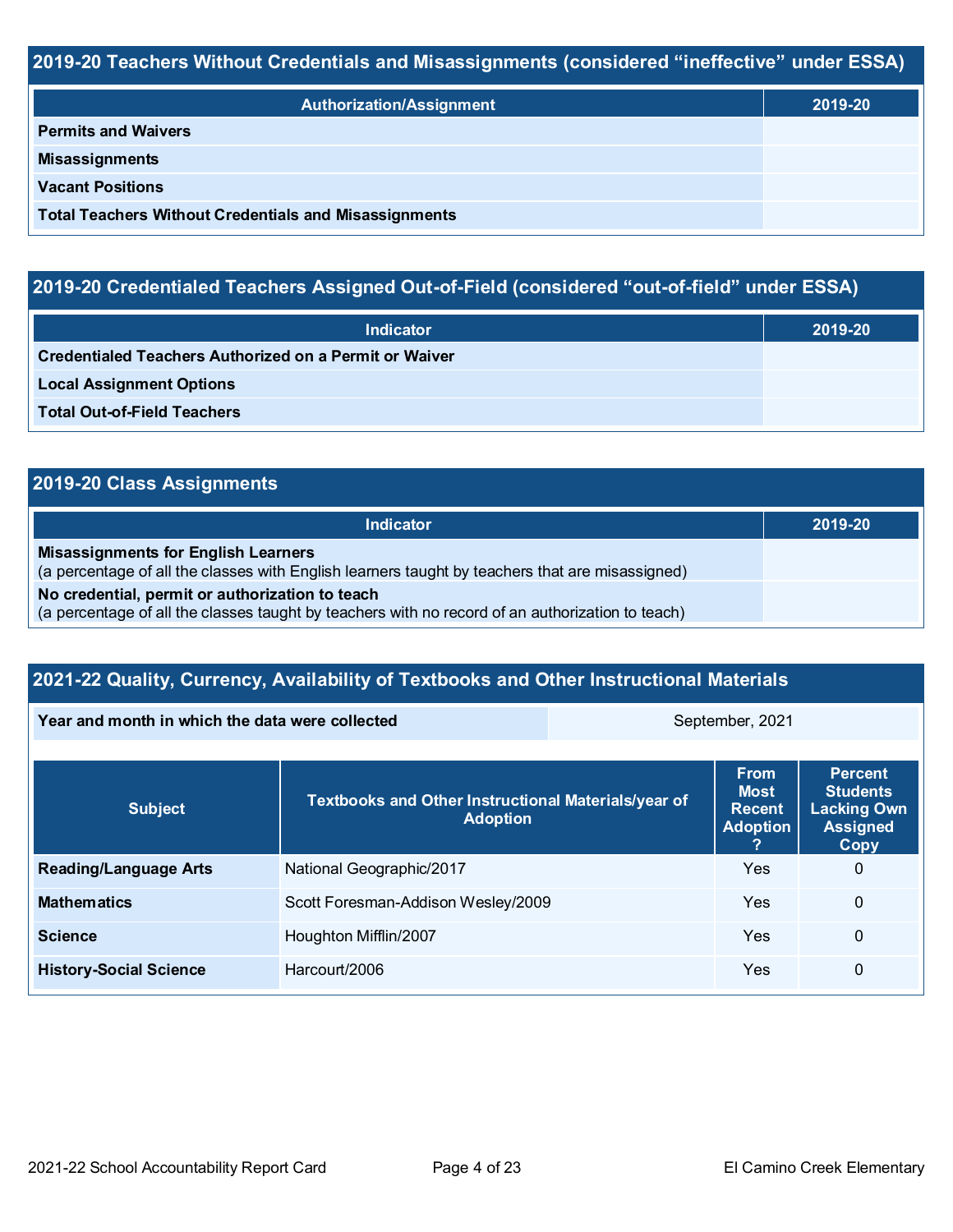#### **School Facility Conditions and Planned Improvements**

El Camino Creek Elementary School provides a safe, clean environment for all students, staff and volunteers. The school facilities were built in 2000 and currently include the library, multi-purpose room, staff lounge, art lab, science lab, thirty-nine permanent classrooms, four portable classrooms, and two playgrounds. Improvements made in 2011-12: Replaced worn ramps to kindergarten cottages, all doors in the office building received new safety locks so as to be able to secure doors in an intruder incident, rooms 202 and 215 and the 500 building classrooms received safety bars on doors, and the ECC garden area underwent a complete revitalization as a part of our Green Team work in 2012–13. In 2014, the garden area was expanded further, to include new shaded areas for studying and to allow for further experimentation beds and planting. In 2017, all classrooms, office and MPR received new carpeting. In June 2021, our school-wide exterior trim was painted and site kitchen updated.

District maintenance supervisors are proactive and conduct inspections at school sites on a continual basis. Repairs necessary to keep the school in good repair and working order are completed in a timely manner. A work order process is used to ensure efficient service and that emergency repairs are given the highest priority. District maintenance has indicated that 100% of all toilets on school grounds are in working order.

All schools within the Encinitas Union School District will have various site upgrades during the next 3-5 years based on the Capital Facilities and Technology Plan submitted as a component of Proposition P that was passed by the voters in November 2010.

#### **Year and month of the most recent FIT report** February 2021

| <b>System Inspected</b>                                                | <b>Rate</b><br>Good <sub>1</sub> | Rate | <b>Rate</b><br>Fair   Poor | <b>Repair Needed and Action Taken or Planned</b> |
|------------------------------------------------------------------------|----------------------------------|------|----------------------------|--------------------------------------------------|
| <b>Systems:</b><br>Gas Leaks, Mechanical/HVAC, Sewer                   | X                                |      |                            |                                                  |
| Interior:<br><b>Interior Surfaces</b>                                  | $\sf X$                          |      |                            |                                                  |
| <b>Cleanliness:</b><br>Overall Cleanliness, Pest/Vermin Infestation    | $\sf X$                          |      |                            |                                                  |
| <b>Electrical</b>                                                      | $\times$                         |      |                            |                                                  |
| <b>Restrooms/Fountains:</b><br>Restrooms, Sinks/ Fountains             | $\times$                         |      |                            |                                                  |
| Safety:<br>Fire Safety, Hazardous Materials                            | $\sf X$                          |      |                            |                                                  |
| Structural:<br>Structural Damage, Roofs                                | $\times$                         |      |                            | Broken roofing tiles                             |
| External:<br>Playground/School Grounds, Windows/<br>Doors/Gates/Fences | $\sf X$                          |      |                            |                                                  |

#### **Overall Facility Rate**

| Exemplary | Good | Fair | Poor |
|-----------|------|------|------|
|           |      |      |      |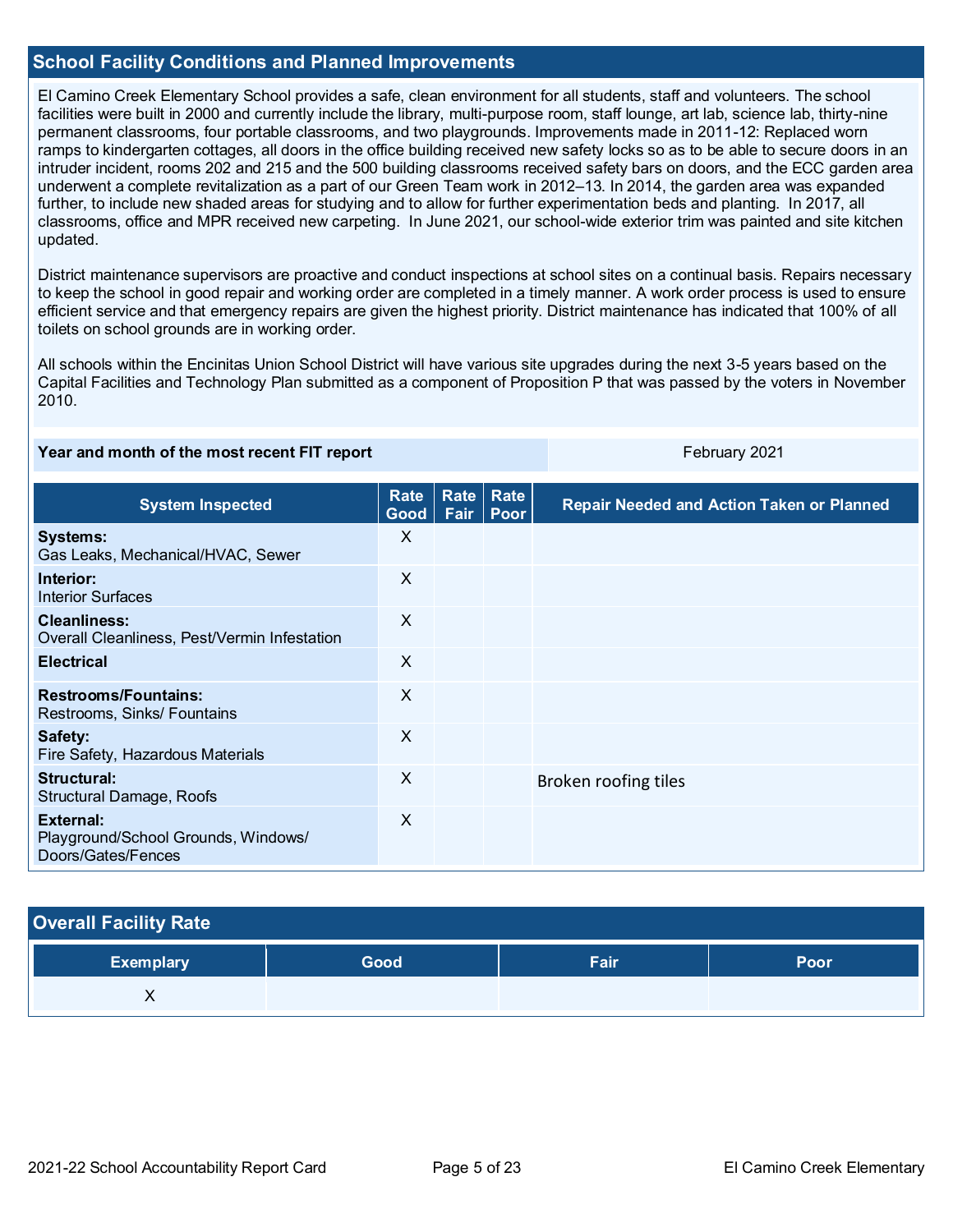# **B. Pupil Outcomes State Priority: Pupil Achievement**

The SARC provides the following information relevant to the State priority: Pupil Achievement (Priority 4):

#### **Statewide Assessments**

(i.e., California Assessment of Student Performance and Progress [CAASPP] System includes the Smarter Balanced Summative Assessments for students in the general education population and the California Alternate Assessments [CAAs] for English language arts/literacy [ELA] and mathematics given in grades three through eight and grade eleven. Only eligible students may participate in the administration of the CAAs. CAAs items are aligned with alternate achievement standards, which are linked with the Common Core State Standards [CCSS] for students with the most significant cognitive disabilities).

The CAASPP System encompasses the following assessments and student participation requirements:

- 1. **Smarter Balanced Summative Assessments and CAAs for ELA** in grades three through eight and grade eleven.
- 2. **Smarter Balanced Summative Assessments and CAAs for mathematics** in grades three through eight and grade eleven.
- 3. **California Science Test (CAST) and CAAs for Science** in grades five, eight, and once in high school (i.e., grade ten, eleven, or twelve).

#### **SARC Reporting in the 2020-2021 School Year Only**

Where the most viable option, LEAs were required to administer the statewide summative assessment in ELA and mathematics. Where a statewide summative assessment was not the most viable option for the LEA (or for one or more gradelevel[s] within the LEA) due to the pandemic, LEAs were allowed to report results from a different assessment that met the criteria established by the State Board of Education (SBE) on March 16, 2021. The assessments were required to be:

- Aligned with CA CCSS for ELA and mathematics;
- Available to students in grades 3 through 8, and grade 11; and
- Uniformly administered across a grade, grade span, school, or district to all eligible students.

#### **Options**

Note that the CAAs could only be administered in-person following health and safety requirements. If it was not viable for the LEA to administer the CAAs in person with health and safety guidelines in place, the LEA was directed to not administer the tests. There were no other assessment options available for the CAAs. Schools administered the Smarter Balanced Summative Assessments for ELA and mathematics, other assessments that meet the SBE criteria, or a combination of both, and they could only choose one of the following:

- Smarter Balanced ELA and mathematics summative assessments;
- Other assessments meeting the SBE criteria; or
- Combination of Smarter Balanced ELA and mathematics summative assessments and other assessments.

The percentage of students who have successfully completed courses that satisfy the requirements for entrance to the University of California and the California State University, or career technical education sequences or programs of study.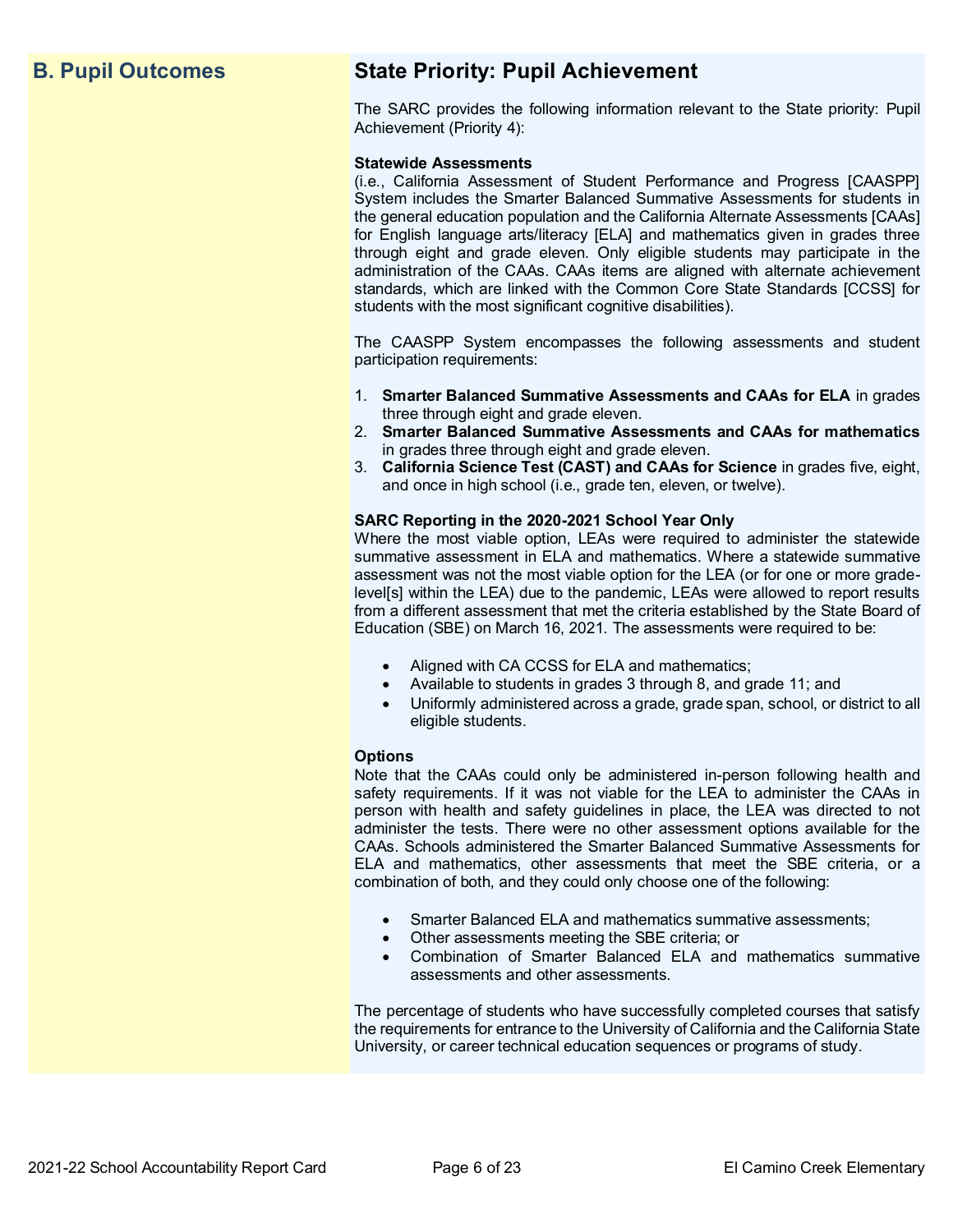#### **Percentage of Students Meeting or Exceeding the State Standard on CAASPP**

This table displays CAASPP test results in ELA and mathematics for all students grades three through eight and grade eleven taking and completing a state-administered assessment.

The 2019-2020 data cells with N/A values indicate that the 2019-2020 data are not available due to the COVID-19 pandemic and resulting summative test suspension. The Executive Order N-30-20 was issued which waived the assessment, accountability, and reporting requirements for the 2019-2020 school year.

The 2020-2021 data cells have N/A values because these data are not comparable to other year data due to the COVID-19 pandemic during the 2020-2021 school year. Where the CAASPP assessments in ELA and/or mathematics is not the most viable option, the LEAs were allowed to administer local assessments. Therefore, the 2020-2021 data between school years for the school, district, state are not an accurate comparison. As such, it is inappropriate to compare results of the 2020-2021 school year to other school years.

| <b>Subject</b>                                                       | <b>School</b><br>2019-20 | <b>School</b><br>2020-21 | <b>District</b><br>2019-20 | <b>District</b><br>2020-21 | <b>State</b><br>2019-20 | State <sup>1</sup><br>2020-21 |
|----------------------------------------------------------------------|--------------------------|--------------------------|----------------------------|----------------------------|-------------------------|-------------------------------|
| <b>English Language Arts/Literacy</b><br>$\left($ grades 3-8 and 11) | N/A                      | N/A                      | N/A                        | N/A                        | N/A                     | N/A                           |
| <b>Mathematics</b><br>$\left($ grades 3-8 and 11)                    | N/A                      | N/A                      | N/A                        | N/A                        | N/A                     | N/A                           |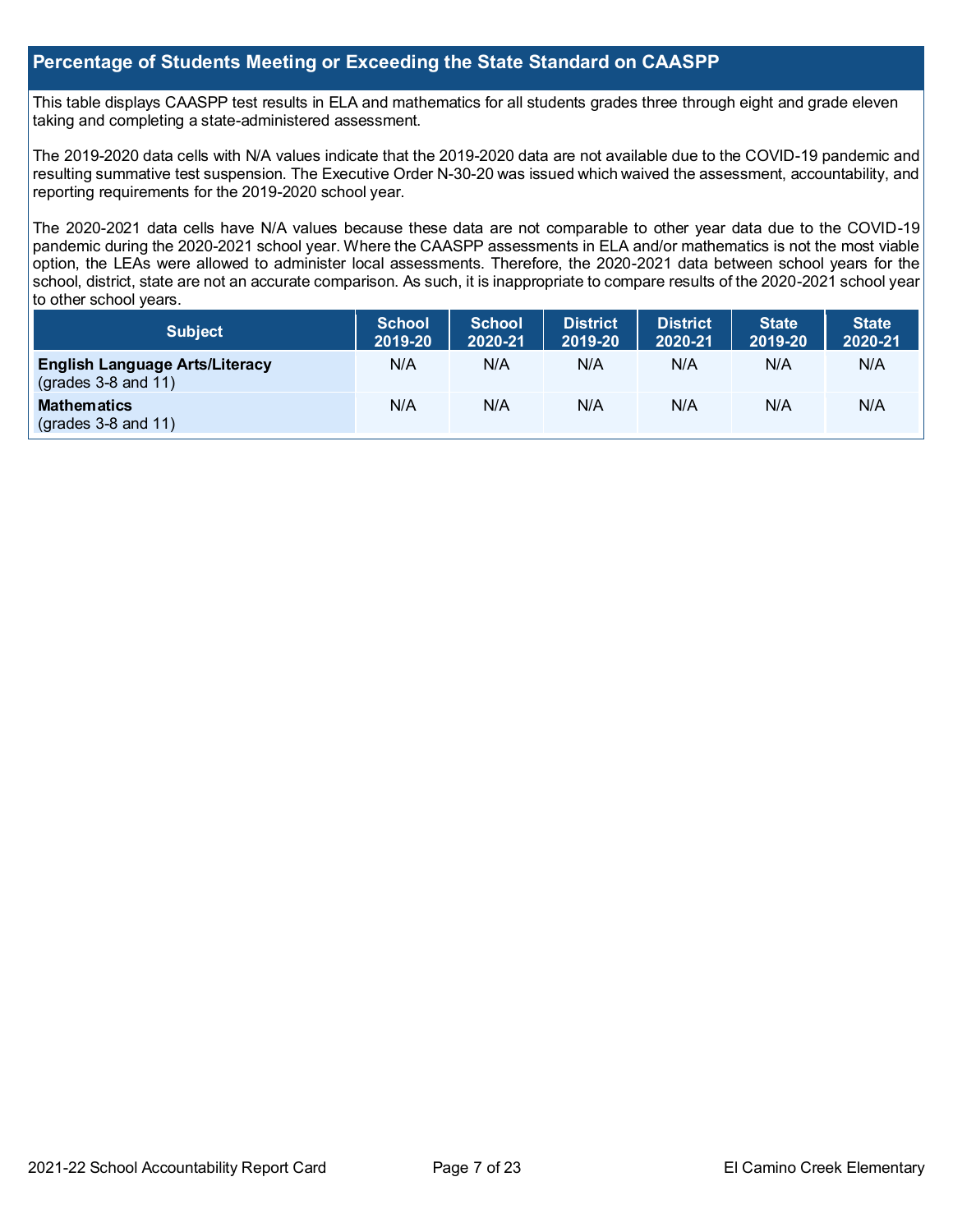### **2020-21 CAASPP Test Results in ELA by Student Group**

This table displays CAASPP test results in ELA by student group for students grades three through eight and grade eleven taking and completing a state-administered assessment. The CDE will populate this table for schools in cases where the school administered the CAASPP assessment. In cases where the school administered a local assessment instead of CAASPP, the CDE will populate this table with "NT" values, meaning this school did not test students using the CAASPP. See the local assessment(s) table for more information.

| <b>CAASPP</b><br><b>Student Groups</b>               | <b>CAASPP</b><br><b>Total</b><br><b>Enrollment</b> | <b>CAASPP</b><br><b>Number</b><br><b>Tested</b> | <b>CAASPP</b><br><b>Percent</b><br><b>Tested</b> | <b>CAASPP</b><br><b>Percent</b><br><b>Not Tested</b> | <b>CAASPP</b><br><b>Percent</b><br>Met or<br><b>Exceeded</b> |
|------------------------------------------------------|----------------------------------------------------|-------------------------------------------------|--------------------------------------------------|------------------------------------------------------|--------------------------------------------------------------|
| <b>All Students</b>                                  | 315                                                | <b>NT</b>                                       | <b>NT</b>                                        | <b>NT</b>                                            | <b>NT</b>                                                    |
| <b>Female</b>                                        | 137                                                | <b>NT</b>                                       | <b>NT</b>                                        | <b>NT</b>                                            | <b>NT</b>                                                    |
| <b>Male</b>                                          | 178                                                | <b>NT</b>                                       | <b>NT</b>                                        | <b>NT</b>                                            | <b>NT</b>                                                    |
| American Indian or Alaska Native                     | --                                                 | <b>NT</b>                                       | <b>NT</b>                                        | <b>NT</b>                                            | <b>NT</b>                                                    |
| <b>Asian</b>                                         | 15                                                 | <b>NT</b>                                       | <b>NT</b>                                        | <b>NT</b>                                            | <b>NT</b>                                                    |
| <b>Black or African American</b>                     | --                                                 | <b>NT</b>                                       | <b>NT</b>                                        | <b>NT</b>                                            | <b>NT</b>                                                    |
| <b>Filipino</b>                                      |                                                    | <b>NT</b>                                       | <b>NT</b>                                        | <b>NT</b>                                            | <b>NT</b>                                                    |
| <b>Hispanic or Latino</b>                            | 28                                                 | <b>NT</b>                                       | <b>NT</b>                                        | <b>NT</b>                                            | <b>NT</b>                                                    |
| Native Hawaiian or Pacific Islander                  | $\overline{0}$                                     | $\mathbf 0$                                     | $\mathbf 0$                                      | $\overline{0}$                                       | 0                                                            |
| <b>Two or More Races</b>                             | 17                                                 | <b>NT</b>                                       | <b>NT</b>                                        | <b>NT</b>                                            | <b>NT</b>                                                    |
| <b>White</b>                                         | 250                                                | <b>NT</b>                                       | <b>NT</b>                                        | <b>NT</b>                                            | <b>NT</b>                                                    |
| <b>English Learners</b>                              | $\overline{\phantom{a}}$                           | <b>NT</b>                                       | <b>NT</b>                                        | <b>NT</b>                                            | <b>NT</b>                                                    |
| <b>Foster Youth</b>                                  | 0                                                  | $\mathbf 0$                                     | $\mathbf 0$                                      | $\overline{0}$                                       | $\mathbf 0$                                                  |
| <b>Homeless</b>                                      | $\mathbf 0$                                        | $\pmb{0}$                                       | $\mathbf 0$                                      | $\mathbf 0$                                          | 0                                                            |
| <b>Military</b>                                      | 0                                                  | $\pmb{0}$                                       | $\overline{0}$                                   | $\overline{0}$                                       | 0                                                            |
| <b>Socioeconomically Disadvantaged</b>               | 18                                                 | <b>NT</b>                                       | <b>NT</b>                                        | <b>NT</b>                                            | <b>NT</b>                                                    |
| <b>Students Receiving Migrant Education Services</b> | 0                                                  | $\mathbf 0$                                     | $\Omega$                                         | $\mathbf 0$                                          | 0                                                            |
| <b>Students with Disabilities</b>                    | 45                                                 | <b>NT</b>                                       | <b>NT</b>                                        | <b>NT</b>                                            | <b>NT</b>                                                    |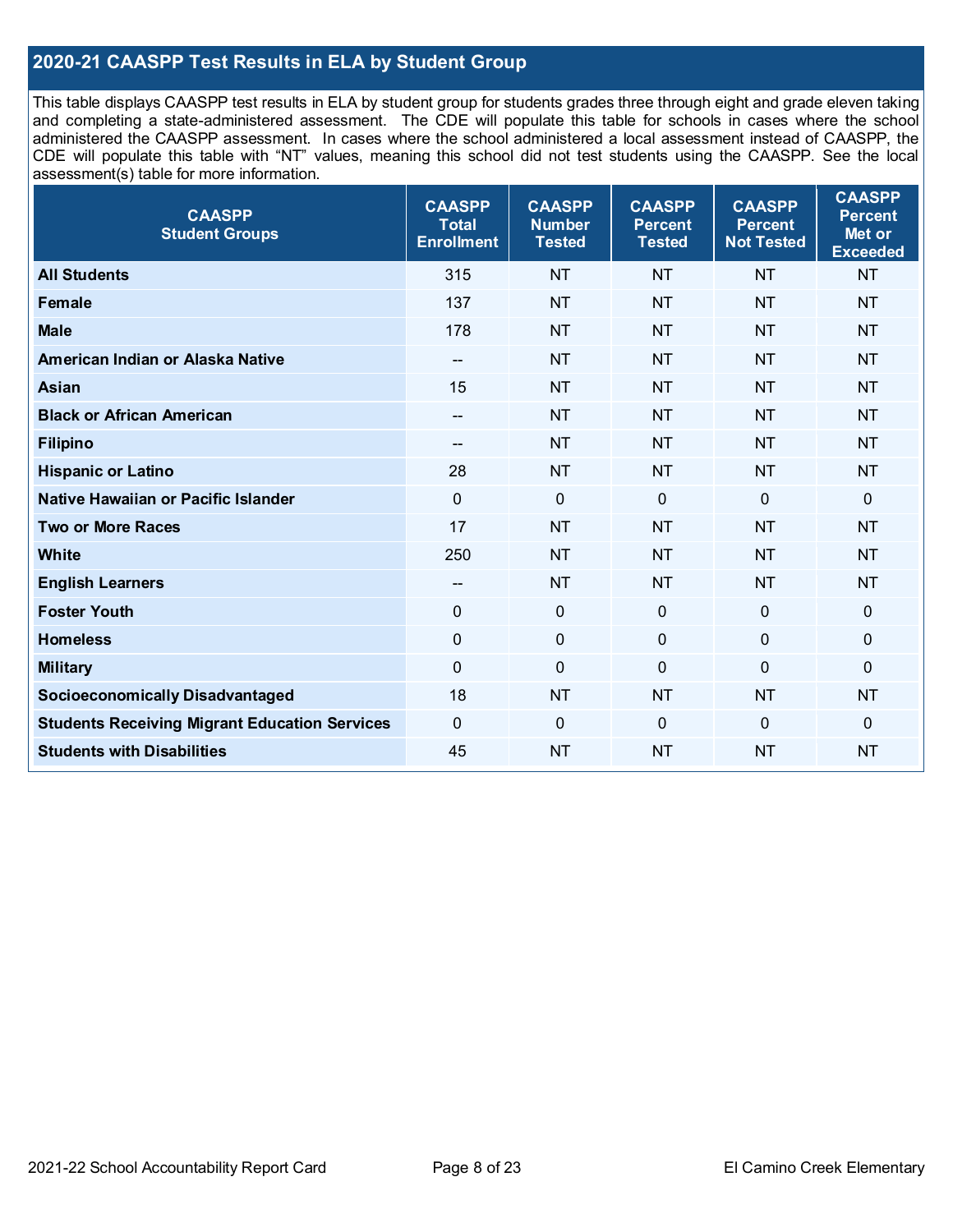### **2020-21 CAASPP Test Results in Math by Student Group**

This table displays CAASPP test results in Math by student group for students grades three through eight and grade eleven taking and completing a state-administered assessment. The CDE will populate this table for schools in cases where the school administered the CAASPP assessment. In cases where the school administered a local assessment instead of CAASPP, the CDE will populate this table with "NT" values, meaning this school did not test students using the CAASPP. See the local assessment(s) table for more information.

| <b>CAASPP</b><br><b>Student Groups</b>               | <b>CAASPP</b><br><b>Total</b><br><b>Enrollment</b> | <b>CAASPP</b><br><b>Number</b><br><b>Tested</b> | <b>CAASPP</b><br><b>Percent</b><br><b>Tested</b> | <b>CAASPP</b><br><b>Percent</b><br><b>Not Tested</b> | <b>CAASPP</b><br><b>Percent</b><br>Met or<br><b>Exceeded</b> |
|------------------------------------------------------|----------------------------------------------------|-------------------------------------------------|--------------------------------------------------|------------------------------------------------------|--------------------------------------------------------------|
| <b>All Students</b>                                  | 315                                                | <b>NT</b>                                       | <b>NT</b>                                        | <b>NT</b>                                            | <b>NT</b>                                                    |
| <b>Female</b>                                        | 137                                                | <b>NT</b>                                       | <b>NT</b>                                        | <b>NT</b>                                            | <b>NT</b>                                                    |
| <b>Male</b>                                          | 178                                                | <b>NT</b>                                       | <b>NT</b>                                        | <b>NT</b>                                            | <b>NT</b>                                                    |
| American Indian or Alaska Native                     | $\overline{\phantom{a}}$                           | <b>NT</b>                                       | <b>NT</b>                                        | <b>NT</b>                                            | <b>NT</b>                                                    |
| <b>Asian</b>                                         | 15                                                 | <b>NT</b>                                       | <b>NT</b>                                        | <b>NT</b>                                            | <b>NT</b>                                                    |
| <b>Black or African American</b>                     | $\overline{\phantom{a}}$                           | <b>NT</b>                                       | <b>NT</b>                                        | <b>NT</b>                                            | <b>NT</b>                                                    |
| <b>Filipino</b>                                      | --                                                 | <b>NT</b>                                       | <b>NT</b>                                        | <b>NT</b>                                            | <b>NT</b>                                                    |
| <b>Hispanic or Latino</b>                            | 28                                                 | <b>NT</b>                                       | <b>NT</b>                                        | <b>NT</b>                                            | <b>NT</b>                                                    |
| Native Hawaiian or Pacific Islander                  | $\mathbf 0$                                        | $\mathbf 0$                                     | $\mathbf 0$                                      | $\overline{0}$                                       | $\pmb{0}$                                                    |
| <b>Two or More Races</b>                             | 17                                                 | <b>NT</b>                                       | <b>NT</b>                                        | <b>NT</b>                                            | <b>NT</b>                                                    |
| <b>White</b>                                         | 250                                                | <b>NT</b>                                       | <b>NT</b>                                        | <b>NT</b>                                            | <b>NT</b>                                                    |
| <b>English Learners</b>                              | --                                                 | <b>NT</b>                                       | <b>NT</b>                                        | <b>NT</b>                                            | <b>NT</b>                                                    |
| <b>Foster Youth</b>                                  | $\mathbf 0$                                        | $\mathbf 0$                                     | $\mathbf 0$                                      | $\mathbf{0}$                                         | $\mathbf 0$                                                  |
| <b>Homeless</b>                                      | $\mathbf 0$                                        | $\mathbf 0$                                     | $\mathbf 0$                                      | 0                                                    | $\mathbf 0$                                                  |
| <b>Military</b>                                      | $\mathbf 0$                                        | $\pmb{0}$                                       | $\mathbf 0$                                      | 0                                                    | $\mathbf 0$                                                  |
| <b>Socioeconomically Disadvantaged</b>               | 18                                                 | <b>NT</b>                                       | <b>NT</b>                                        | <b>NT</b>                                            | <b>NT</b>                                                    |
| <b>Students Receiving Migrant Education Services</b> | $\mathbf 0$                                        | $\mathbf 0$                                     | $\mathbf 0$                                      | 0                                                    | $\mathbf 0$                                                  |
| <b>Students with Disabilities</b>                    | 45                                                 | <b>NT</b>                                       | <b>NT</b>                                        | <b>NT</b>                                            | <b>NT</b>                                                    |

#### **2020-21 Local Assessment Test Results in ELA by Student Group**

This table displays Local Assessment test results in ELA by student group for students grades three through eight and grade eleven. LEAs/schools will populate this table for schools in cases where the school administered a local assessment. In cases where the school administered the CAASPP assessment, LEAs/schools will populate this table with "N/A" values in all cells, meaning this table is Not Applicable for this school.

| Literably<br><b>Student Groups</b> | Literably<br><b>Total</b><br><b>Enrollment</b> | Literably<br><b>Number</b><br><b>Tested</b> | Literably<br><b>Percent</b><br><b>Tested</b> | Literably<br><b>Percent</b><br><b>Not Tested</b> | Literably<br><b>Percent</b><br><b>At or Above</b><br><b>Grade Level</b> |
|------------------------------------|------------------------------------------------|---------------------------------------------|----------------------------------------------|--------------------------------------------------|-------------------------------------------------------------------------|
| <b>All Students</b>                | 345                                            | 307                                         | 89.0%                                        | 11.00%                                           | 70.7%                                                                   |
| Female                             | 138                                            | 135                                         |                                              |                                                  |                                                                         |
| <b>Male</b>                        | 174                                            | 173                                         |                                              |                                                  |                                                                         |
| American Indian or Alaska Native   | 2                                              | 2                                           |                                              |                                                  |                                                                         |
| <b>Asian</b>                       | 15                                             | 15                                          |                                              |                                                  |                                                                         |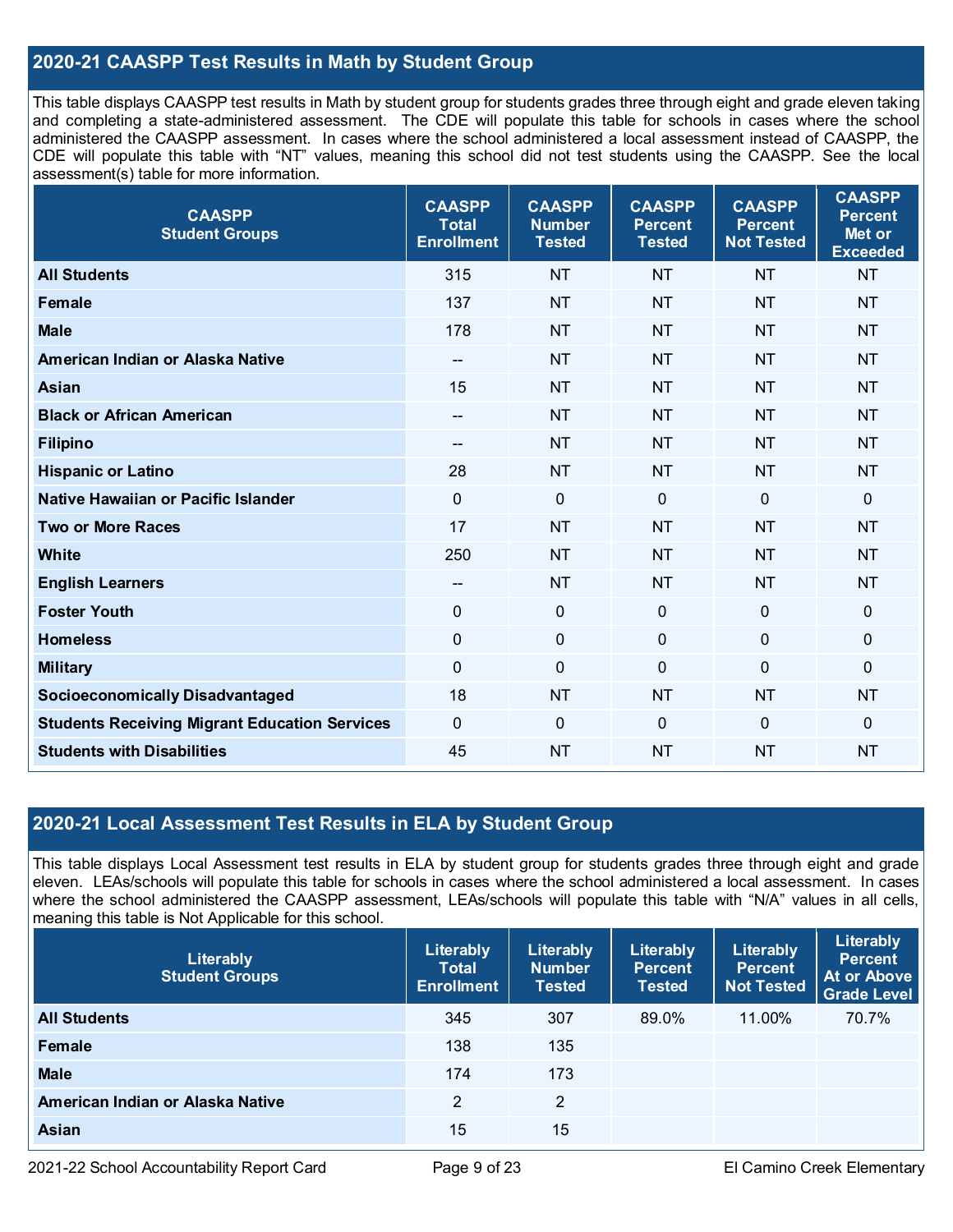| <b>Black or African American</b>                                                           | $\overline{2}$ | 2   |     |       |
|--------------------------------------------------------------------------------------------|----------------|-----|-----|-------|
| <b>Filipino</b>                                                                            | 15             | 1   |     |       |
| <b>Hispanic or Latino</b>                                                                  | 27             | 27  | 100 |       |
| <b>Two or More Races</b>                                                                   | 16             | 15  |     |       |
| <b>White</b>                                                                               | 248            | 245 |     |       |
| <b>English Learners</b>                                                                    |                | 1   |     |       |
| <b>Socioeconomically Disadvantaged</b>                                                     | 13             | 13  |     |       |
| <b>Students with Disabilities</b>                                                          | 53             | 53  | 100 | 62.26 |
| *At or above the grade-level standard in the context of the local assessment administered. |                |     |     |       |

### **2020-21 Local Assessment Test Results in Math by Student Group**

This table displays Local Assessment test results in Math by student group for students grades three through eight and grade eleven. LEAs/schools will populate this table for schools in cases where the school administered a local assessment. In cases where the school administered the CAASPP assessment, LEAs/schools will populate this table with "N/A" values in all cells, meaning this table is Not Applicable for this school.

| <b>iReady</b><br><b>Student Groups</b>                                                     | <b>iReady</b><br><b>Total</b><br><b>Enrollment</b> | <b>iReady</b><br><b>Number</b><br><b>Tested</b> | <b>iReady</b><br><b>Percent</b><br><b>Tested</b> | <b>iReady</b><br><b>Percent</b><br><b>Not Tested</b> | <b>iReady</b><br><b>Percent</b><br><b>At or Above</b><br><b>Grade Level</b> |
|--------------------------------------------------------------------------------------------|----------------------------------------------------|-------------------------------------------------|--------------------------------------------------|------------------------------------------------------|-----------------------------------------------------------------------------|
| <b>All Students</b>                                                                        | 312                                                | 304                                             | 97.44                                            | 2.56                                                 | 74.67                                                                       |
| Female                                                                                     | 138                                                | 134                                             | 97.1                                             | 2.9                                                  | 69.4                                                                        |
| <b>Male</b>                                                                                | 174                                                | 170                                             | 97.7                                             | 2.3                                                  | 78.82                                                                       |
| American Indian or Alaska Native                                                           | $\overline{2}$                                     | $\overline{2}$                                  | $- -$                                            | $\qquad \qquad \cdots$                               | $\overline{\phantom{m}}$                                                    |
| Asian                                                                                      | 15                                                 | 15                                              | 100                                              |                                                      | 93.33                                                                       |
| <b>Black or African American</b>                                                           | 2                                                  | $\overline{2}$                                  | $-$                                              | --                                                   | --                                                                          |
| <b>Filipino</b>                                                                            | $\mathbf{1}$                                       | $\mathbf{1}$                                    | $\qquad \qquad -$                                |                                                      | --                                                                          |
| <b>Hispanic or Latino</b>                                                                  | 27                                                 | 27                                              | 100                                              |                                                      | 55.56                                                                       |
| <b>Two or More Races</b>                                                                   | 16                                                 | 15                                              | 93.75                                            | 6.25                                                 | 73.33                                                                       |
| <b>White</b>                                                                               | 248                                                | 241                                             | 97.18                                            | 2.82                                                 | 76.35                                                                       |
| <b>English Learners</b>                                                                    | 1                                                  | $\mathbf{1}$                                    | $- -$                                            |                                                      | $\qquad \qquad \qquad -$                                                    |
| <b>Socioeconomically Disadvantaged</b>                                                     | 13                                                 | 13                                              | 100                                              |                                                      | 53.85                                                                       |
| <b>Students with Disabilities</b>                                                          | 53                                                 | 51                                              | 96.23                                            | 3.77                                                 | 58.82                                                                       |
| *At or above the grade-level standard in the context of the local assessment administered. |                                                    |                                                 |                                                  |                                                      |                                                                             |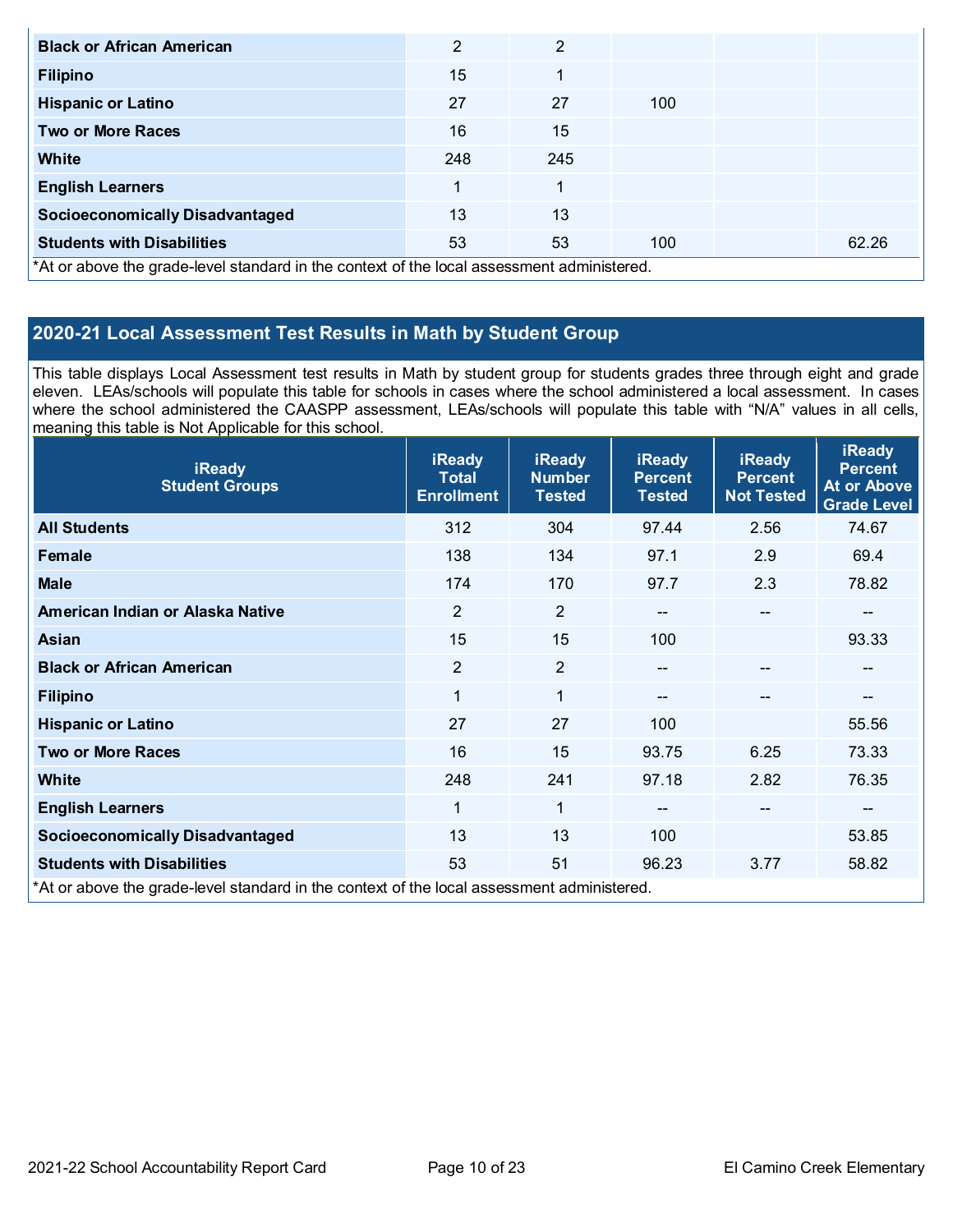### **CAASPP Test Results in Science for All Students**

This table displays the percentage of all students grades five, eight, and High School meeting or exceeding the State Standard.

The 2019-2020 data cells with N/A values indicate that the 2019-2020 data are not available due to the COVID-19 pandemic and resulting summative testing suspension. The Executive Order N-30-20 was issued which waived the assessment, accountability, and reporting requirements for the 2019-2020 school year.

For any 2020-2021 data cells with N/T values indicate that this school did not test students using the CAASPP Science.

| Subject                                         | <b>School</b> | <b>School</b> | <b>District</b> | <b>District</b> | <b>State</b> | <b>State</b> |
|-------------------------------------------------|---------------|---------------|-----------------|-----------------|--------------|--------------|
|                                                 | 2019-20       | 2020-21       | 12019-20        | 2020-21         | 2019-20      | 2020-21      |
| <b>Science</b><br>(grades 5, 8 and high school) | N/A           | NT            | N/A             | NT              | N/A          | 28.72        |

#### **2020-21 CAASPP Test Results in Science by Student Group**

This table displays CAASPP test results in Science by student group for students grades five, eight, and High School. For any data cells with N/T values indicate that this school did not test students using the CAASPP Science.

| <b>Student Group</b>                                 | <b>Total</b><br><b>Enrollment</b> | <b>Number</b><br><b>Tested</b> | <b>Percent</b><br><b>Tested</b> | <b>Percent</b><br><b>Not Tested</b> | <b>Percent</b><br>Met or<br><b>Exceeded</b> |
|------------------------------------------------------|-----------------------------------|--------------------------------|---------------------------------|-------------------------------------|---------------------------------------------|
| <b>All Students</b>                                  | 94                                | <b>NT</b>                      | <b>NT</b>                       | <b>NT</b>                           | <b>NT</b>                                   |
| <b>Female</b>                                        | 45                                | <b>NT</b>                      | <b>NT</b>                       | <b>NT</b>                           | <b>NT</b>                                   |
| <b>Male</b>                                          | 49                                | <b>NT</b>                      | <b>NT</b>                       | <b>NT</b>                           | <b>NT</b>                                   |
| American Indian or Alaska Native                     | 0                                 | $\mathbf 0$                    | $\mathbf 0$                     | $\overline{0}$                      | 0                                           |
| <b>Asian</b>                                         | $-$                               | <b>NT</b>                      | <b>NT</b>                       | <b>NT</b>                           | <b>NT</b>                                   |
| <b>Black or African American</b>                     | --                                | <b>NT</b>                      | <b>NT</b>                       | <b>NT</b>                           | <b>NT</b>                                   |
| <b>Filipino</b>                                      | $-$                               | <b>NT</b>                      | <b>NT</b>                       | <b>NT</b>                           | <b>NT</b>                                   |
| <b>Hispanic or Latino</b>                            | --                                | <b>NT</b>                      | <b>NT</b>                       | <b>NT</b>                           | <b>NT</b>                                   |
| Native Hawaiian or Pacific Islander                  | $\overline{0}$                    | $\mathbf 0$                    | $\mathbf{0}$                    | $\overline{0}$                      | 0                                           |
| <b>Two or More Races</b>                             | --                                | <b>NT</b>                      | <b>NT</b>                       | <b>NT</b>                           | <b>NT</b>                                   |
| <b>White</b>                                         | 76                                | <b>NT</b>                      | <b>NT</b>                       | <b>NT</b>                           | <b>NT</b>                                   |
| <b>English Learners</b>                              | $\overline{0}$                    | $\mathbf 0$                    | $\mathbf 0$                     | $\overline{0}$                      | 0                                           |
| <b>Foster Youth</b>                                  | 0                                 | $\mathbf 0$                    | $\mathbf 0$                     | 0                                   | 0                                           |
| <b>Homeless</b>                                      | 0                                 | $\pmb{0}$                      | $\mathbf 0$                     | 0                                   | 0                                           |
| <b>Military</b>                                      | 0                                 | $\mathbf 0$                    | $\Omega$                        | 0                                   | 0                                           |
| <b>Socioeconomically Disadvantaged</b>               | --                                | <b>NT</b>                      | <b>NT</b>                       | <b>NT</b>                           | <b>NT</b>                                   |
| <b>Students Receiving Migrant Education Services</b> | 0                                 | $\mathbf 0$                    | $\Omega$                        | $\Omega$                            | $\Omega$                                    |
| <b>Students with Disabilities</b>                    | 15                                | <b>NT</b>                      | <b>NT</b>                       | <b>NT</b>                           | <b>NT</b>                                   |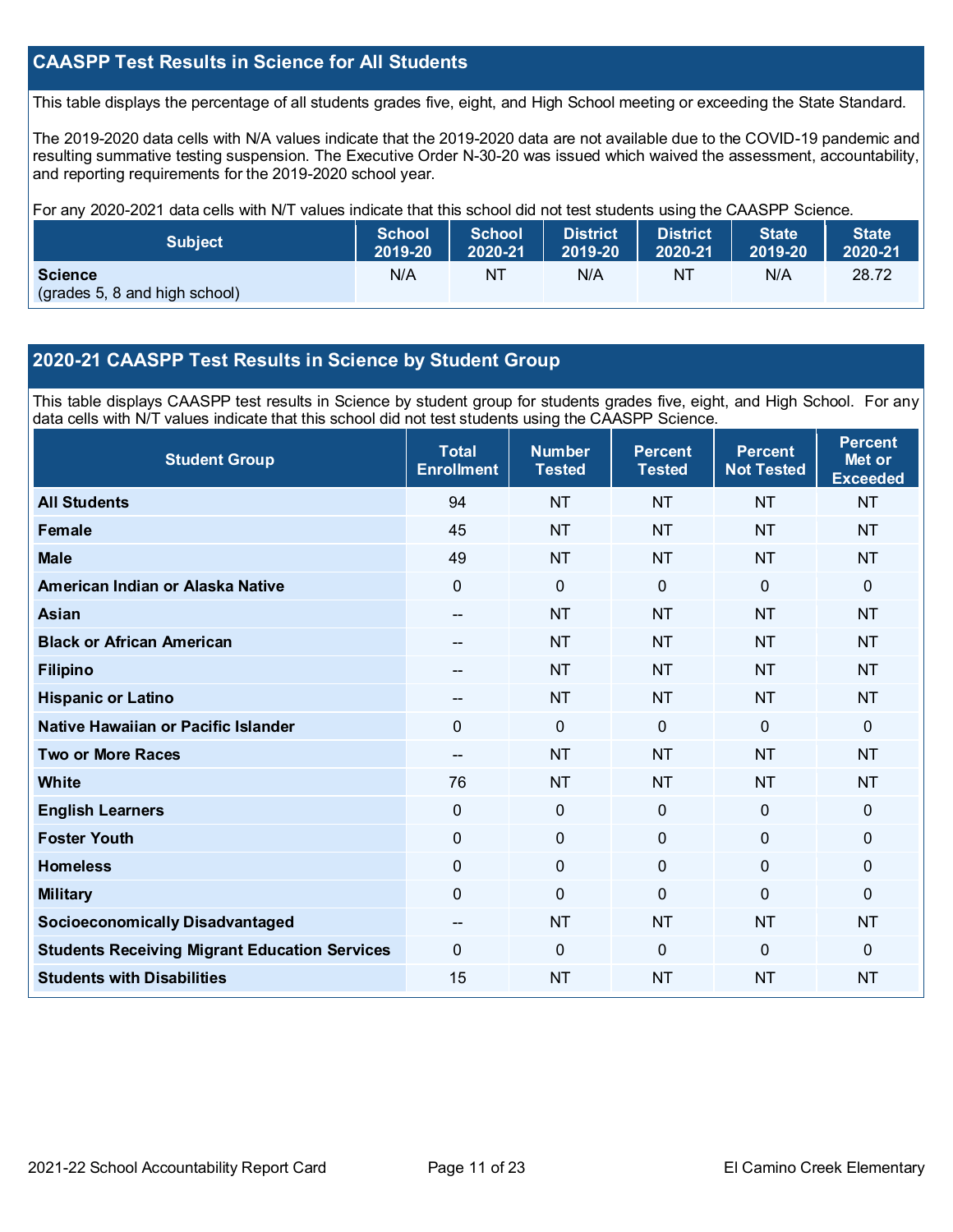# **B. Pupil Outcomes State Priority: Other Pupil Outcomes**

The SARC provides the following information relevant to the State priority: Other Pupil Outcomes (Priority 8): Pupil outcomes in the subject area of physical education.

#### **2020-21 California Physical Fitness Test Results**

Due to the COVID-19 crisis, the Physical Fitness Test was suspended during the 2020-2021 school year and therefore no data are reported and each cell in this table is populated with "N/A."

| <b>Grade Level</b> | <b>Four of Six Fitness Standards</b> | Five of Six Fitness Standards   Six of Six Fitness Standards | Percentage of Students Meeting Percentage of Students Meeting Percentage of Students Meeting |
|--------------------|--------------------------------------|--------------------------------------------------------------|----------------------------------------------------------------------------------------------|
| Grade 5            | N/A                                  | N/A                                                          | N/A                                                                                          |
| Grade 7            | N/A                                  | N/A                                                          | N/A                                                                                          |
| Grade 9            | N/A                                  | N/A                                                          | N/A                                                                                          |

# **C. Engagement State Priority: Parental Involvement**

The SARC provides the following information relevant to the State priority: Parental Involvement (Priority 3): Efforts the school district makes to seek parent input in making decisions regarding the school district and at each school site.

#### **2021-22 Opportunities for Parental Involvement**

Parents and the community are very supportive of the educational programs at El Camino Creek Elementary School. Numerous programs and activities are enriched by the generous contributions made by many organizations, businesses and restaurants.

El Camino Creek Elementary School offers a variety of events, programs, and activities throughout the school year for parents to become actively involved in their child's school and education, from our annual book fair to Family Movie Nights and ice cream socials. We have a Classroom Courtroom, Running Club, Art Leads, Dads' Club, Book Clubs, Robotics Club, Playground Partners, Odyssey of the Mind program, Garden Science using Life Lab Curriculum and many more opportunities for parents to volunteer.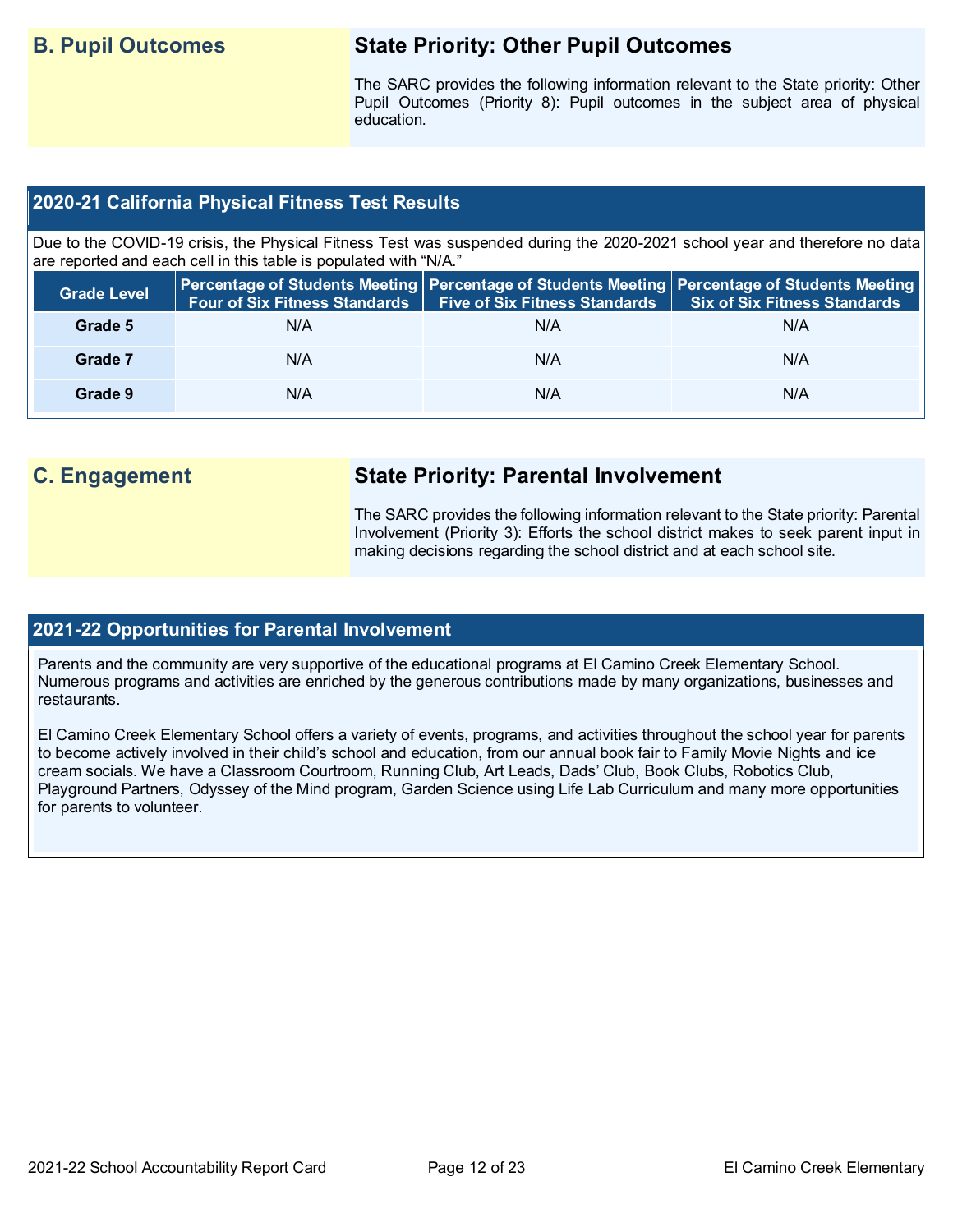## **2020-21 Chronic Absenteeism by Student Group**

| <b>Student Group</b>                                 | <b>Cumulative</b><br><b>Enrollment</b> | <b>Chronic</b><br><b>Absenteeism</b><br><b>Eligible Enrollment</b> | <b>Chronic</b><br><b>Absenteeism</b><br><b>Count</b> | <b>Chronic</b><br><b>Absenteeism</b><br><b>Rate</b> |
|------------------------------------------------------|----------------------------------------|--------------------------------------------------------------------|------------------------------------------------------|-----------------------------------------------------|
| <b>All Students</b>                                  | 539                                    | 513                                                                | 15                                                   | 2.9                                                 |
| <b>Female</b>                                        | 243                                    | 230                                                                | 4                                                    | 1.7                                                 |
| <b>Male</b>                                          | 296                                    | 283                                                                | 11                                                   | 3.9                                                 |
| American Indian or Alaska Native                     | 4                                      | $\overline{4}$                                                     | $\Omega$                                             | 0.0                                                 |
| <b>Asian</b>                                         | 24                                     | 22                                                                 | 1                                                    | 4.5                                                 |
| <b>Black or African American</b>                     | 5                                      | $\mathfrak{S}$                                                     | 0                                                    | 0.0                                                 |
| <b>Filipino</b>                                      | 1                                      | $\mathbf{1}$                                                       | $\Omega$                                             | 0.0                                                 |
| <b>Hispanic or Latino</b>                            | 46                                     | 44                                                                 | $\overline{2}$                                       | 4.5                                                 |
| Native Hawaiian or Pacific Islander                  | $\mathbf{0}$                           | $\mathbf{0}$                                                       | $\Omega$                                             | 0.0                                                 |
| <b>Two or More Races</b>                             | 31                                     | 30                                                                 | 1                                                    | 3.3                                                 |
| <b>White</b>                                         | 413                                    | 397                                                                | 10                                                   | 2.5                                                 |
| <b>English Learners</b>                              | 3                                      | 3                                                                  | $\Omega$                                             | 0.0                                                 |
| <b>Foster Youth</b>                                  | $\mathbf{0}$                           | $\overline{0}$                                                     | $\Omega$                                             | 0.0                                                 |
| <b>Homeless</b>                                      | $\mathbf{0}$                           | $\overline{0}$                                                     | 0                                                    | 0.0                                                 |
| <b>Socioeconomically Disadvantaged</b>               | 26                                     | 25                                                                 | 4                                                    | 16.0                                                |
| <b>Students Receiving Migrant Education Services</b> | $\mathbf{0}$                           | $\mathbf 0$                                                        | 0                                                    | 0.0                                                 |
| <b>Students with Disabilities</b>                    | 77                                     | 71                                                                 | $\overline{2}$                                       | 2.8                                                 |

# **C. Engagement State Priority: School Climate**

The SARC provides the following information relevant to the State priority: School Climate (Priority 6):

- Pupil suspension rates;
- Pupil expulsion rates; and
- Other local measures on the sense of safety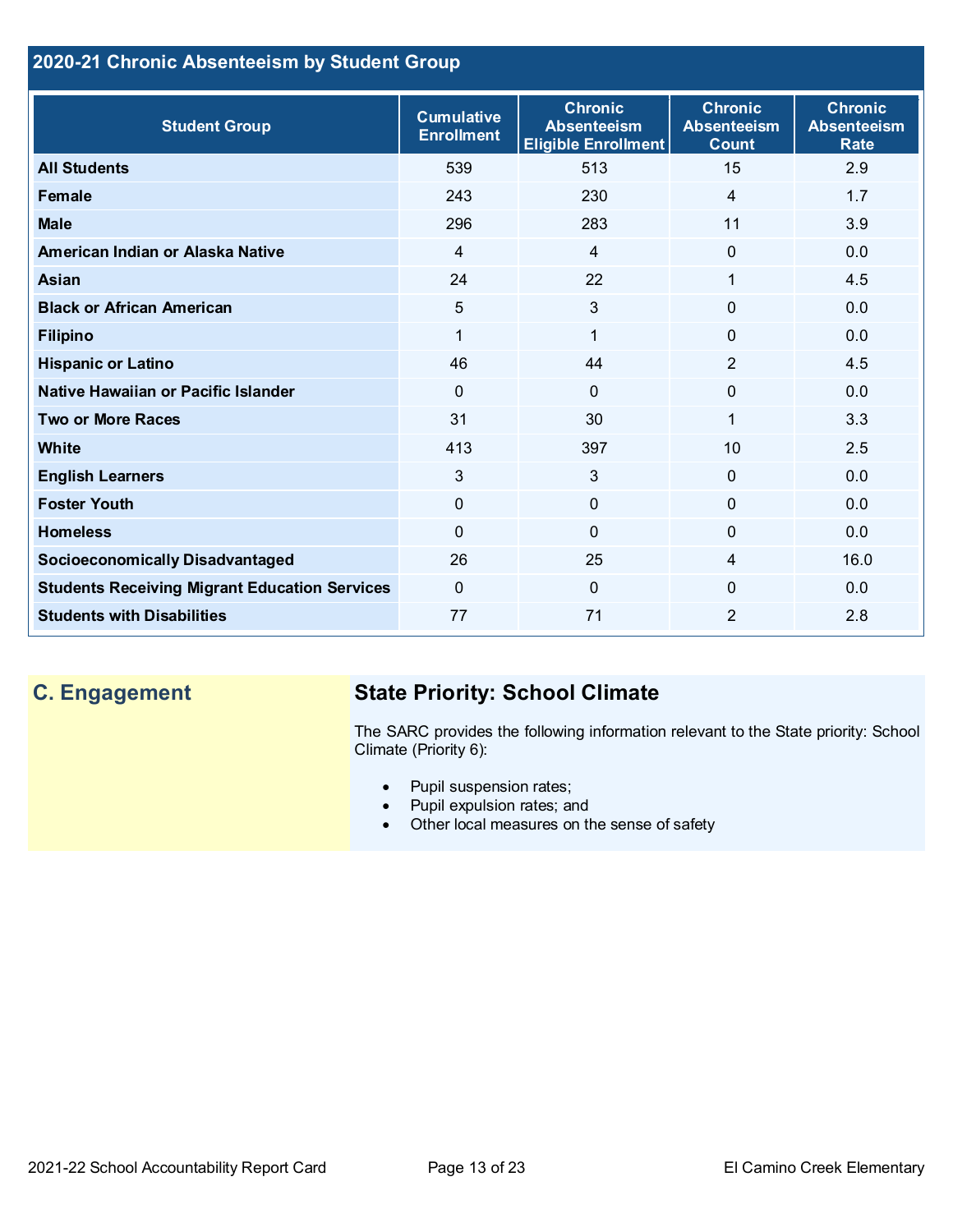#### **Suspensions and Expulsions**

This table displays suspensions and expulsions data collected between July through June, each full school year respectively. Data collected during the 2020-21 school year may not be comparable to earlier years of this collection due to differences in learning mode instruction in response to the COVID-19 pandemic.

| <b>Subject</b>     | <b>School</b><br>2018-19 | <b>School</b><br>2020-21 | <b>District</b><br>2018-19 | District<br>2020-21 | <b>State</b><br>2018-19 | <b>State</b><br>2020-21 |
|--------------------|--------------------------|--------------------------|----------------------------|---------------------|-------------------------|-------------------------|
| <b>Suspensions</b> | 0.66                     | 0.00                     | 0.20                       | 0.10                | 3.47                    | 0.20                    |
| <b>Expulsions</b>  | 0.00                     | 0.00                     | 0.00                       | 0.00                | 0.08                    | 0.00                    |

This table displays suspensions and expulsions data collected between July through February, partial school year due to the COVID-19 pandemic. The 2019-2020 suspensions and expulsions rate data are not comparable to other year data because the 2019-2020 school year is a partial school year due to the COVID-19 crisis. As such, it would be inappropriate to make any comparisons in rates of suspensions and expulsions in the 2019-2020 school year compared to other school years.

| <b>Subject</b>     | <b>School</b><br>2019-20 | <b>District</b><br>2019-20 | <b>State</b><br>2019-20 |
|--------------------|--------------------------|----------------------------|-------------------------|
| <b>Suspensions</b> | 0.16                     | 0.18                       | 2.45                    |
| <b>Expulsions</b>  | 0.00                     | 0.00                       | 0.05                    |

#### **2020-21 Suspensions and Expulsions by Student Group**

| <b>Student Group</b>                                 | <b>Suspensions Rate</b> | <b>Expulsions Rate</b> |
|------------------------------------------------------|-------------------------|------------------------|
| <b>All Students</b>                                  | 0.00                    | 0.00                   |
| Female                                               | 0.00                    | 0.00                   |
| <b>Male</b>                                          | 0.00                    | 0.00                   |
| American Indian or Alaska Native                     | 0.00                    | 0.00                   |
| Asian                                                | 0.00                    | 0.00                   |
| <b>Black or African American</b>                     | 0.00                    | 0.00                   |
| <b>Filipino</b>                                      | 0.00                    | 0.00                   |
| <b>Hispanic or Latino</b>                            | 0.00                    | 0.00                   |
| Native Hawaiian or Pacific Islander                  | 0.00                    | 0.00                   |
| <b>Two or More Races</b>                             | 0.00                    | 0.00                   |
| White                                                | 0.00                    | 0.00                   |
| <b>English Learners</b>                              | 0.00                    | 0.00                   |
| <b>Foster Youth</b>                                  | 0.00                    | 0.00                   |
| <b>Homeless</b>                                      | 0.00                    | 0.00                   |
| <b>Socioeconomically Disadvantaged</b>               | 0.00                    | 0.00                   |
| <b>Students Receiving Migrant Education Services</b> | 0.00                    | 0.00                   |
| <b>Students with Disabilities</b>                    | 0.00                    | 0.00                   |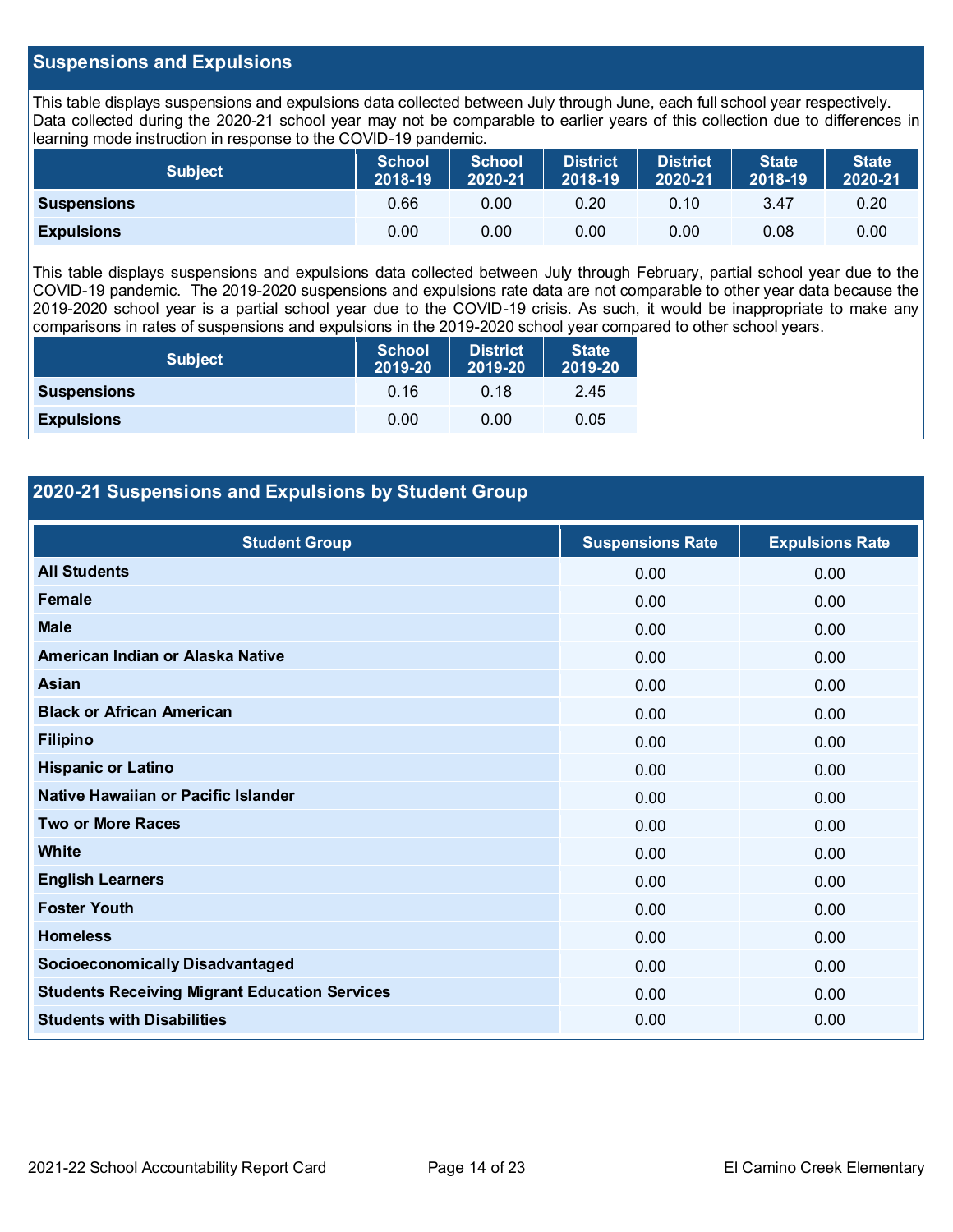#### **2021-22 School Safety Plan**

Maintaining a safe, clean, and orderly environment is a top priority and essential to teaching and learning. The Comprehensive School Safety Plan (CSSP) is developed by El Camino Creek Elementary in consultation with local law enforcement/emergency preparedness staff, School Site Council (SSC) and Administrative Services in order to comply with Senate Bill 187. The CSSP includes: Annual Schools Safety Data, School Safety Policies and Procedures, Emergency Preparedness Procedures, and Emergency Plans and Protocols. It was most recently updated and reviewed in October 2021 and accepted by the Board of Trustees in November 2021.

We conduct regularly scheduled safety drills including fire, shelter-in-place, lockdown and earthquake. We practice evacuation procedures for fire, procedures for disaster preparedness, and to be ready to respond to the possibility of strangers or dangers on campus. Our district maintenance and site custodial personnel routinely check all play equipment for safety and make recommendations for proactive maintenance. To ensure safety during instructional hours, the perimeter gates of the site are locked immediately after entry each morning and reopened only at dismissal. During school hours, all visitors are required to present an ID for processing via our Raptor Visitor System. Additionally, our site is alarmed during non-school hours. To monitor all school sites, each school is equipped with surveillance cameras. We have a strong partnership with the San Diego County Sheriff's Department North Coastal Station in Encinitas, the Carlsbad Police Department and our Carlsbad School Resource Officers. All staff takes pride in our school and work together to maintain a well-kept and safe facility.

## **D. Other SARC Information Information Required in the SARC**

The information in this section is required to be in the SARC but is not included in the state priorities for LCFF.

#### **2018-19 Elementary Average Class Size and Class Size Distribution**

This table displays the 2018-19 average class size and class size distribution. The columns titled "Number of Classes" indicates how many classes fall into each size category (a range of total students per class). The "Other" category is for multigrade level classes.

| <b>Grade Level</b> | Average<br><b>Class Size</b> | 1-20 Students | Number of Classes with   Number of Classes with   Number of Classes with<br>21-32 Students | 33+ Students |
|--------------------|------------------------------|---------------|--------------------------------------------------------------------------------------------|--------------|
| K                  | 25                           |               |                                                                                            |              |
|                    | 23                           |               | 3                                                                                          |              |
|                    | 22                           |               | 4                                                                                          |              |
|                    | 23                           |               | 4                                                                                          |              |
|                    | 31                           |               | $\mathcal{P}$                                                                              |              |
| 5                  | 30                           |               | $\mathcal{P}$                                                                              |              |
| 6                  | 31                           |               | 3                                                                                          |              |
| <b>Other</b>       | 31                           |               |                                                                                            |              |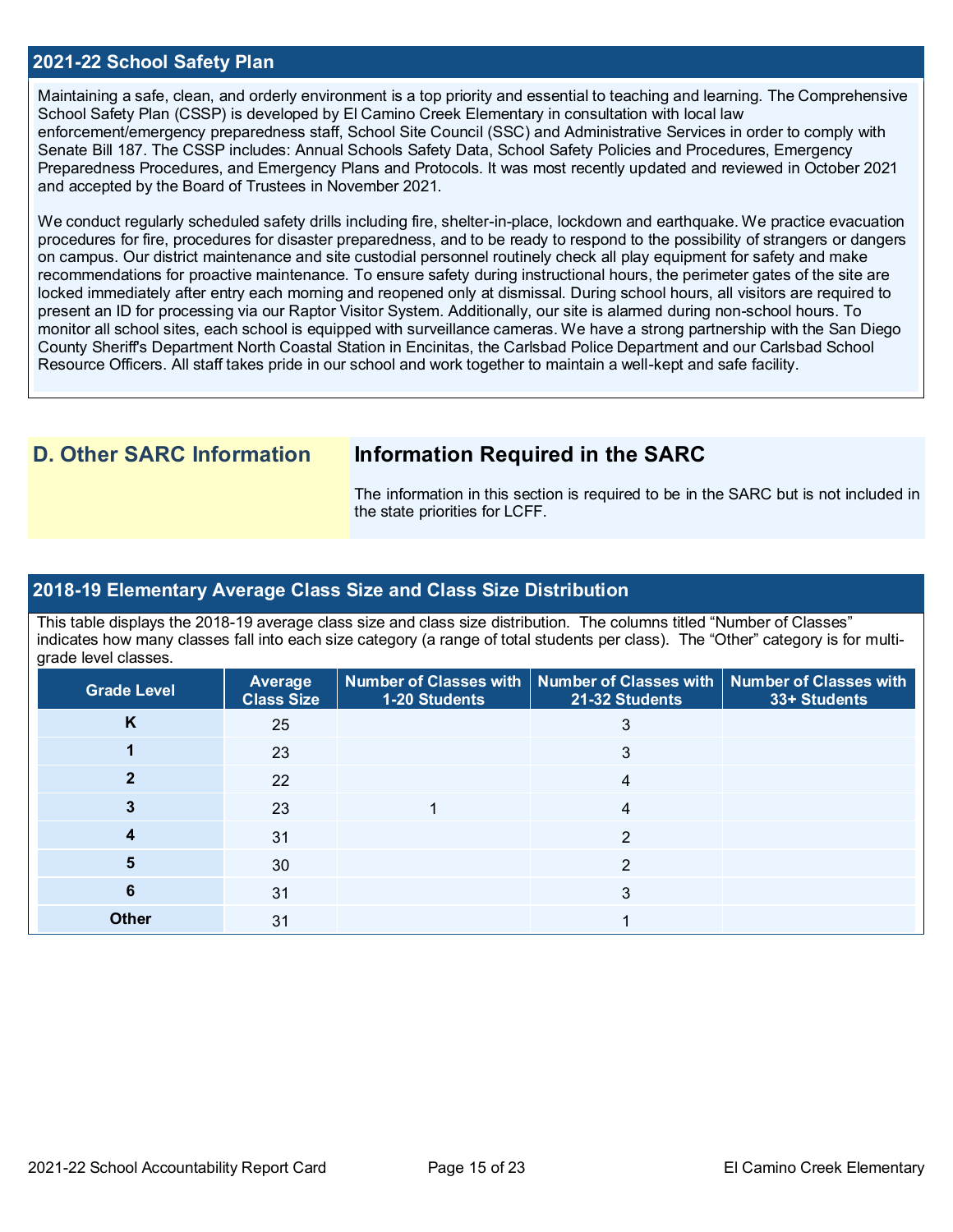#### **2019-20 Elementary Average Class Size and Class Size Distribution**

This table displays the 2019-20 average class size and class size distribution. The columns titled "Number of Classes" indicates how many classes fall into each size category (a range of total students per class). The "Other" category is for multi-grade level classes.

| <b>Grade Level</b> | Average<br><b>Class Size</b> | 1-20 Students | Number of Classes with   Number of Classes with   Number of Classes with<br>21-32 Students | 33+ Students |
|--------------------|------------------------------|---------------|--------------------------------------------------------------------------------------------|--------------|
| r                  | 20                           |               |                                                                                            |              |
|                    | 25                           |               | ⌒                                                                                          |              |
|                    | 24                           |               |                                                                                            |              |
|                    | 24                           |               |                                                                                            |              |
|                    | 26                           |               | 3                                                                                          |              |
|                    | 22                           |               |                                                                                            |              |
|                    | 27                           |               |                                                                                            |              |

#### **2020-21 Elementary Average Class Size and Class Size Distribution**

This table displays the 2020-21 average class size and class size distribution. The columns titled "Number of Classes" indicates how many classes fall into each size category (a range of total students per class). The "Other" category is for multi-grade level classes.

| <b>Grade Level</b> | Average<br><b>Class Size</b> | 1-20 Students | Number of Classes with   Number of Classes with   Number of Classes with<br>21-32 Students | 33+ Students |
|--------------------|------------------------------|---------------|--------------------------------------------------------------------------------------------|--------------|
| K                  | 15                           | 3             |                                                                                            |              |
|                    | 21                           |               | າ                                                                                          |              |
|                    | 20                           |               | 2                                                                                          |              |
|                    | 21                           |               | 3                                                                                          |              |
|                    | 27                           |               |                                                                                            |              |
| 5                  | 30                           |               | 3                                                                                          |              |
| Ю                  | 26                           |               | 3                                                                                          |              |
| <b>Other</b>       | 16                           |               |                                                                                            |              |

#### **2020-21 Ratio of Pupils to Academic Counselor**

This table displays the ratio of pupils to Academic Counselor. One full time equivalent (FTE) equals one staff member working full time; one FTE could also represent two staff members who each work 50 percent of full time.

| $\textsf{Title}^{\intercal}$        | <b>Ratio</b> |
|-------------------------------------|--------------|
| <b>Pupils to Academic Counselor</b> |              |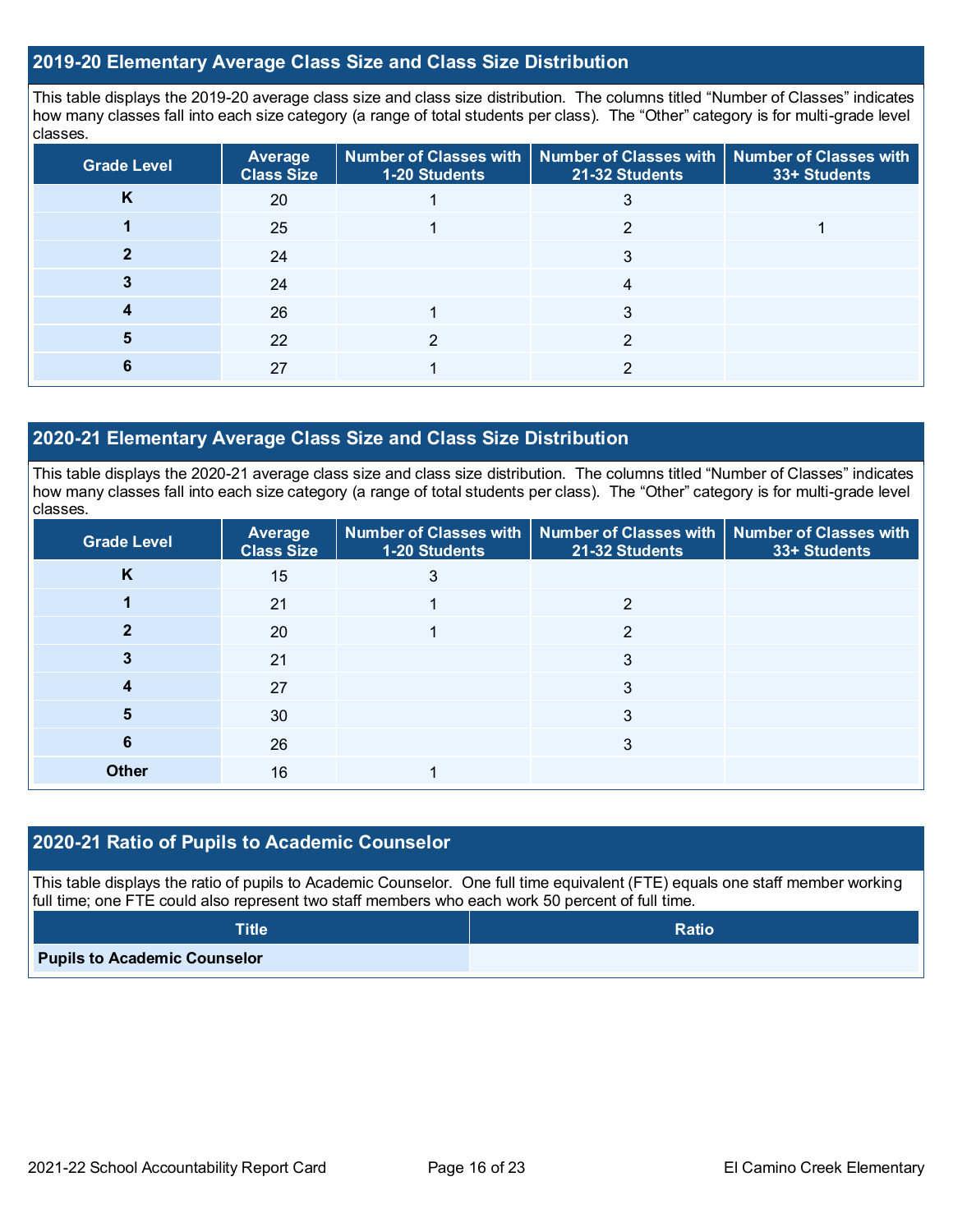#### **2020-21 Student Support Services Staff**

This table displays the number of FTE support staff assigned to this school. One full time equivalent (FTE) equals one staff member working full time; one FTE could also represent two staff members who each work 50 percent of full time.

| <b>Title</b>                                                         | <b>Number of FTE Assigned to School</b> |
|----------------------------------------------------------------------|-----------------------------------------|
| <b>Counselor (Academic, Social/Behavioral or Career Development)</b> | 0                                       |
| Library Media Teacher (Librarian)                                    | 0                                       |
| <b>Library Media Services Staff (Paraprofessional)</b>               | 0                                       |
| <b>Psychologist</b>                                                  |                                         |
| <b>Social Worker</b>                                                 | 0                                       |
| <b>Speech/Language/Hearing Specialist</b>                            |                                         |
| <b>Resource Specialist (non-teaching)</b>                            | 0.2                                     |

#### **2019-20 Expenditures Per Pupil and School Site Teacher Salaries**

This table displays the 2019-20 expenditures per pupil and average teach salary for this school. Cells with N/A values do not require data.

| <b>Level</b>                                         | <b>Total</b><br><b>Expenditures</b><br><b>Per Pupil</b> | <b>Expenditures</b><br><b>Per Pupil</b><br>(Restricted) | <b>Expenditures</b><br><b>Per Pupil</b><br>(Unrestricted) | Average<br><b>Teacher</b><br><b>Salary</b> |
|------------------------------------------------------|---------------------------------------------------------|---------------------------------------------------------|-----------------------------------------------------------|--------------------------------------------|
| <b>School Site</b>                                   | \$10,355.59                                             | \$1,883.92                                              | \$8,471.67                                                | \$86,052.00                                |
| <b>District</b>                                      | N/A                                                     | N/A                                                     | \$8,742.21                                                | \$87,014                                   |
| <b>Percent Difference - School Site and District</b> | N/A                                                     | N/A                                                     | $-3.1$                                                    | $-1.1$                                     |
| <b>State</b>                                         |                                                         |                                                         | \$8,444                                                   | \$85,863                                   |
| <b>Percent Difference - School Site and State</b>    | N/A                                                     | N/A                                                     | 0.3                                                       | 0.2                                        |

# **2020-21 Types of Services Funded**

In addition to general fund State funding, Encinitas Union School District receives State and Federal categorical funding for special programs that include categorical, special education and support programs such as Special Education, Title I, Title II and Title III, where applicable, Mental Health and Instructional Materials.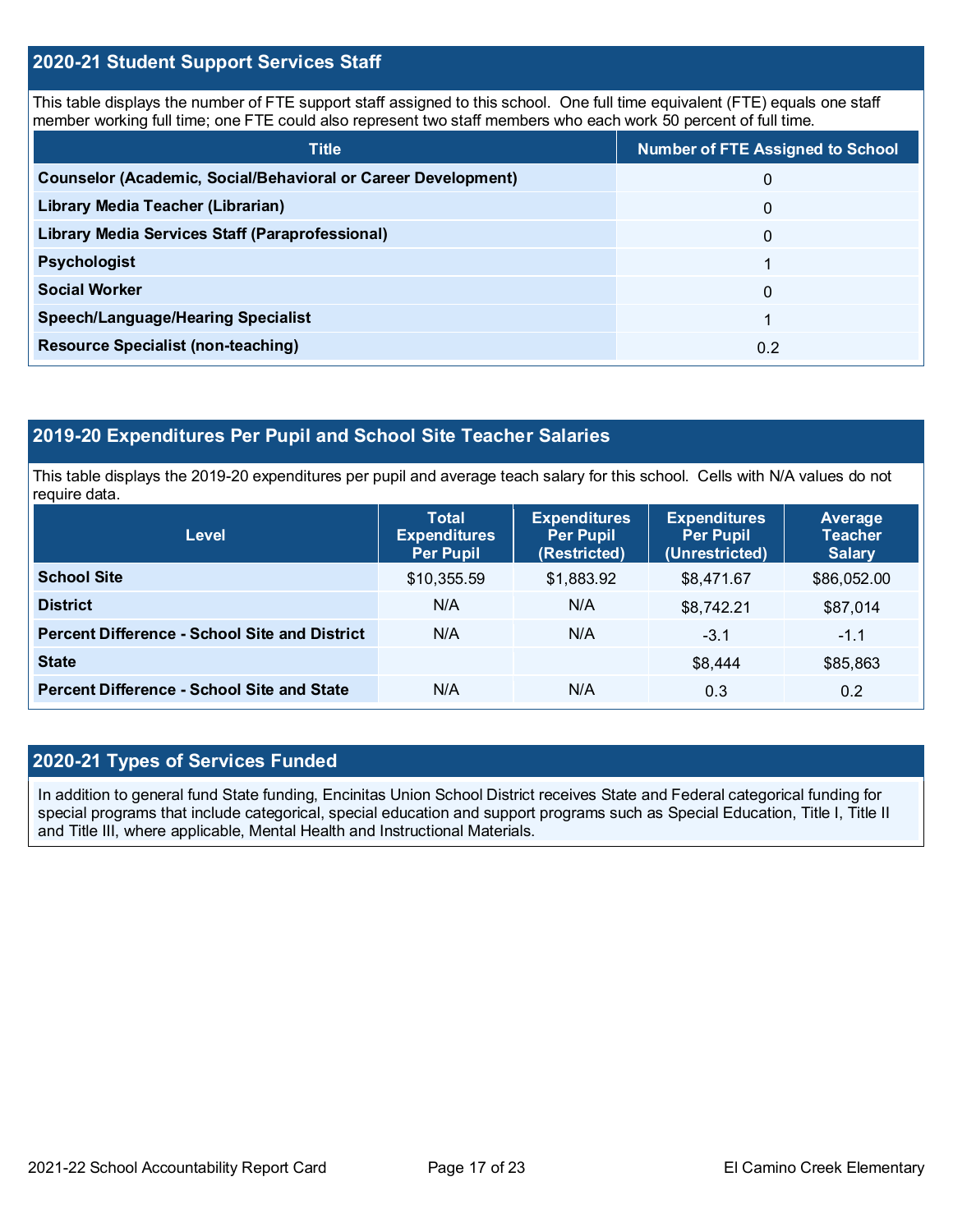#### **2019-20 Teacher and Administrative Salaries**

This table displays the 2019-20 Teacher and Administrative salaries. For detailed information on salaries, see the CDE Certification Salaries & Benefits web page at [http://www.cde.ca.gov/ds/fd/cs/.](http://www.cde.ca.gov/ds/fd/cs/)

| Category                                             | <b>District</b><br><b>Amount</b> | <b>State Average</b><br>for Districts<br>in Same Category |
|------------------------------------------------------|----------------------------------|-----------------------------------------------------------|
| <b>Beginning Teacher Salary</b>                      | \$48,084                         | \$52,060                                                  |
| <b>Mid-Range Teacher Salary</b>                      | \$79,249                         | \$84,043                                                  |
| <b>Highest Teacher Salary</b>                        | \$117,538                        | \$107,043                                                 |
| <b>Average Principal Salary (Elementary)</b>         | \$139,665                        | \$133,582                                                 |
| <b>Average Principal Salary (Middle)</b>             | \$0                              | \$138,803                                                 |
| <b>Average Principal Salary (High)</b>               | \$0                              | \$133,845                                                 |
| <b>Superintendent Salary</b>                         | \$225,000                        | \$240,628                                                 |
| <b>Percent of Budget for Teacher Salaries</b>        | 41%                              | 35%                                                       |
| <b>Percent of Budget for Administrative Salaries</b> | 6%                               | 5%                                                        |

#### **Professional Development**

In Encinitas teachers participate in professional development at least once per month. Four months are dedicated to districtwide training, while six months are dedicated to school specific training. Teachers also participate in choice and extended learning opportunities, weekly collaboration and planning, as well as individual professional development around personalized learning topics. In 2021-22 all staff completed nine hours of Equity Professional Learning, focused on Identity, Joy, and Representation. Our teachers have also had opportunities to attend district workshops on digital citizenship, digital and print curriculum and programs, CGI, and more.

This table displays the number of school days dedicated to staff development and continuous improvement.

| <b>Subiect</b> \                                                                |    |  |
|---------------------------------------------------------------------------------|----|--|
| Number of school days dedicated to Staff Development and Continuous Improvement | 16 |  |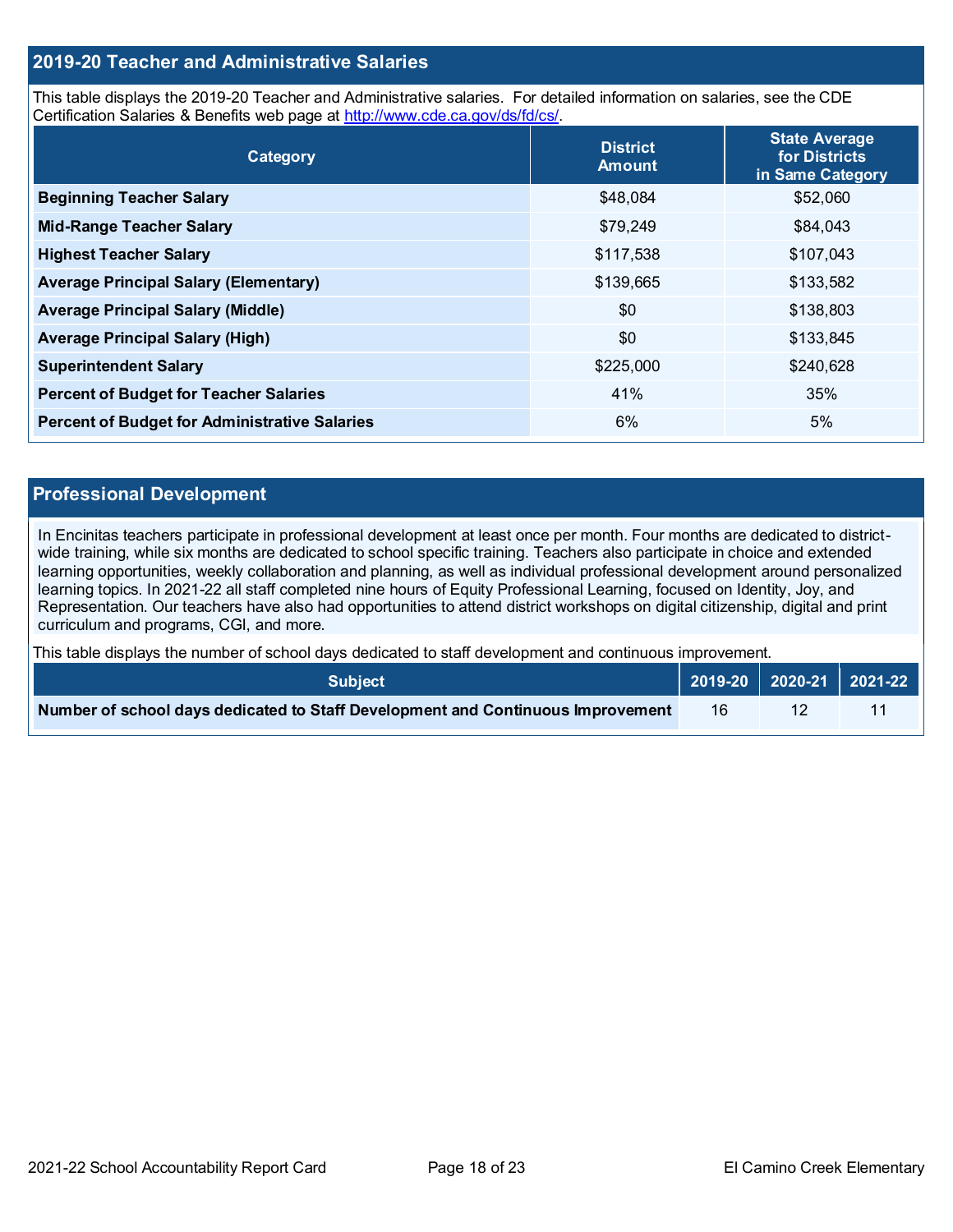# **Encinitas Union Elementary School District 2020-21 Local Accountability Report Card (LARC) Addendum**

# **Local Accountability Report Card (LARC) Addendum**

**2020-21 Local Accountability Report Card (LARC) Addendum Overview**



On July 14, 2021, the California State Board of Education (SBE) determined that the California Department of Education (CDE) will use the SARC as the mechanism to conduct a one-time data collection of the LEA-level aggregate test results of all school's local assessments administered during the 2020–2021 school year in order to meet the federal Every Students Succeeds Act (ESSA) reporting requirement for the Local Educational Agency Accountability Report Cards (LARCs).

Each local educational agency (LEA) is responsible for preparing and posting their annual LARC in accordance with the federal ESSA. As a courtesy, the CDE prepares and posts the LARCs on behalf of all LEAs.

Only for the 2020–2021 school year and the 2020–2021 LARCs, LEAs are required to report their aggregate local assessments test results at the LEA-level to the CDE by populating the tables below via the SARC. These data will be used to meet the LEAs' federal requirement for their LARCs. Note that it is the responsibility of the school and LEA to ensure that all student privacy and suppression rules are in place when reporting data in Tables 3 and 4 in the Addendum, as applicable.

The tables below are not part of the SBE approved 2020–2021 SARC template but rather are the mechanism by which these required data will be collected from LEAs.

For purposes of the LARC and the following tables, an LEA is defined as a school district, a county office of education, or a direct funded charter school.

| <b>2021-22 District Contact Information</b> |                                                         |  |  |  |  |
|---------------------------------------------|---------------------------------------------------------|--|--|--|--|
| <b>District Name</b>                        | <b>Encinitas Union Elementary School District</b>       |  |  |  |  |
| <b>Phone Number</b>                         | 760.944.4300                                            |  |  |  |  |
| Superintendent                              | Andrée Grey                                             |  |  |  |  |
| <b>Email Address</b>                        | Andrée.Grey@eusd.net                                    |  |  |  |  |
| <b>District Website Address</b>             | https://www.eusd.net/our-district/school-accountability |  |  |  |  |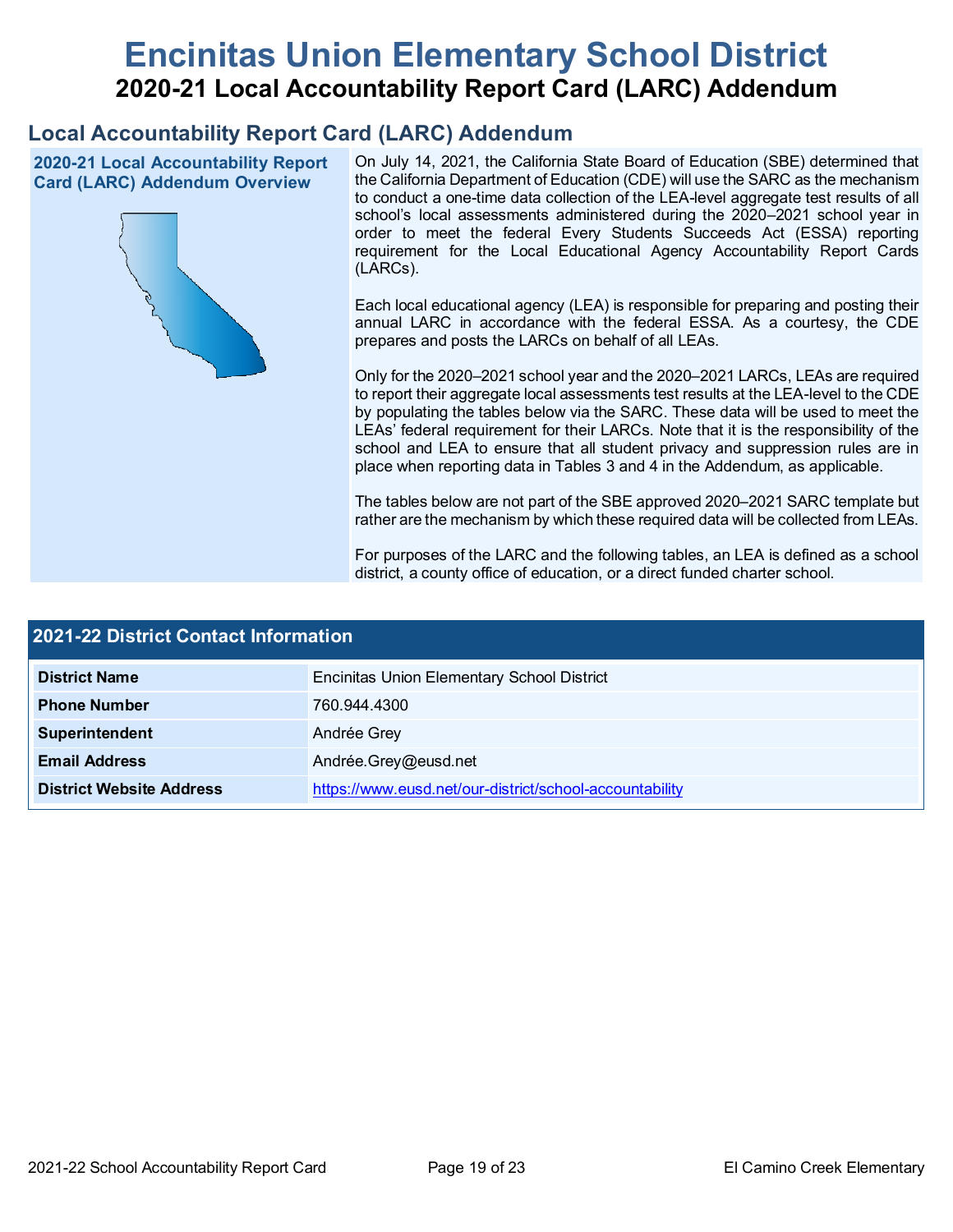### **2020-21 CAASPP Test Results in ELA by Student Group**

This table displays CAASPP test results in ELA by student group for students grades three through eight and grade eleven taking and completing a state-administered assessment. The CDE will populate this table for schools in cases where the school administered the CAASPP assessment. In cases where the school administered a local assessment instead of CAASPP, the CDE will populate this table with "NT" values, meaning this school did not test students using the CAASPP. See the local assessment(s) table for more information.

| <b>CAASPP</b><br><b>Student Groups</b>               | <b>CAASPP</b><br><b>Total</b><br><b>Enrollment</b> | <b>CAASPP</b><br><b>Number</b><br><b>Tested</b> | <b>CAASPP</b><br><b>Percent</b><br><b>Tested</b> | <b>CAASPP</b><br><b>Percent</b><br><b>Not Tested</b> | <b>CAASPP</b><br><b>Percent</b><br>Met or<br><b>Exceeded</b> |
|------------------------------------------------------|----------------------------------------------------|-------------------------------------------------|--------------------------------------------------|------------------------------------------------------|--------------------------------------------------------------|
| <b>All Students</b>                                  | 2938                                               | 1                                               | 0.03                                             | 99.97                                                | --                                                           |
| <b>Female</b>                                        | 1350                                               | $\mathbf 0$                                     | 0.00                                             | 100.00                                               | --                                                           |
| <b>Male</b>                                          | 1588                                               | $\mathbf{1}$                                    | 0.06                                             | 99.94                                                | --                                                           |
| American Indian or Alaska Native                     | 17                                                 | $\pmb{0}$                                       | $\qquad \qquad \blacksquare$                     | 100.00                                               | --                                                           |
| <b>Asian</b>                                         | 121                                                | 0                                               | 0.00                                             | 100.00                                               |                                                              |
| <b>Black or African American</b>                     | 20                                                 | $\mathbf 0$                                     | 0.00                                             | 100.00                                               | --                                                           |
| <b>Filipino</b>                                      | 25                                                 | $\mathbf 0$                                     | 0.00                                             | 100.00                                               | --                                                           |
| <b>Hispanic or Latino</b>                            | 640                                                | $\mathbf 0$                                     | 0.00                                             | 100.00                                               | $\qquad \qquad \qquad \qquad$                                |
| Native Hawaiian or Pacific Islander                  | --                                                 | $\overline{\phantom{a}}$                        | --                                               | --                                                   | --                                                           |
| <b>Two or More Races</b>                             | 148                                                | 0                                               | 0.00                                             | 100.00                                               | --                                                           |
| <b>White</b>                                         | 1962                                               | 1                                               | 0.05                                             | 99.95                                                | --                                                           |
| <b>English Learners</b>                              | 263                                                | $\mathbf 0$                                     | 0.00                                             | 100.00                                               |                                                              |
| <b>Foster Youth</b>                                  | $\overline{\phantom{m}}$                           | $\hspace{0.05cm}$ – $\hspace{0.05cm}$           | $\hspace{0.05cm}$ – $\hspace{0.05cm}$            | $-$                                                  | --                                                           |
| <b>Homeless</b>                                      | 20                                                 | $\pmb{0}$                                       | 0.00                                             | 100.00                                               | --                                                           |
| <b>Military</b>                                      | 13                                                 | $\mathbf 0$                                     | 0.00                                             | 100.00                                               | --                                                           |
| <b>Socioeconomically Disadvantaged</b>               | 508                                                | $\Omega$                                        | 0.00                                             | 100.00                                               | --                                                           |
| <b>Students Receiving Migrant Education Services</b> |                                                    | --                                              |                                                  |                                                      |                                                              |
| <b>Students with Disabilities</b>                    | 511                                                | $\mathbf{1}$                                    | 0.20                                             | 99.80                                                | --                                                           |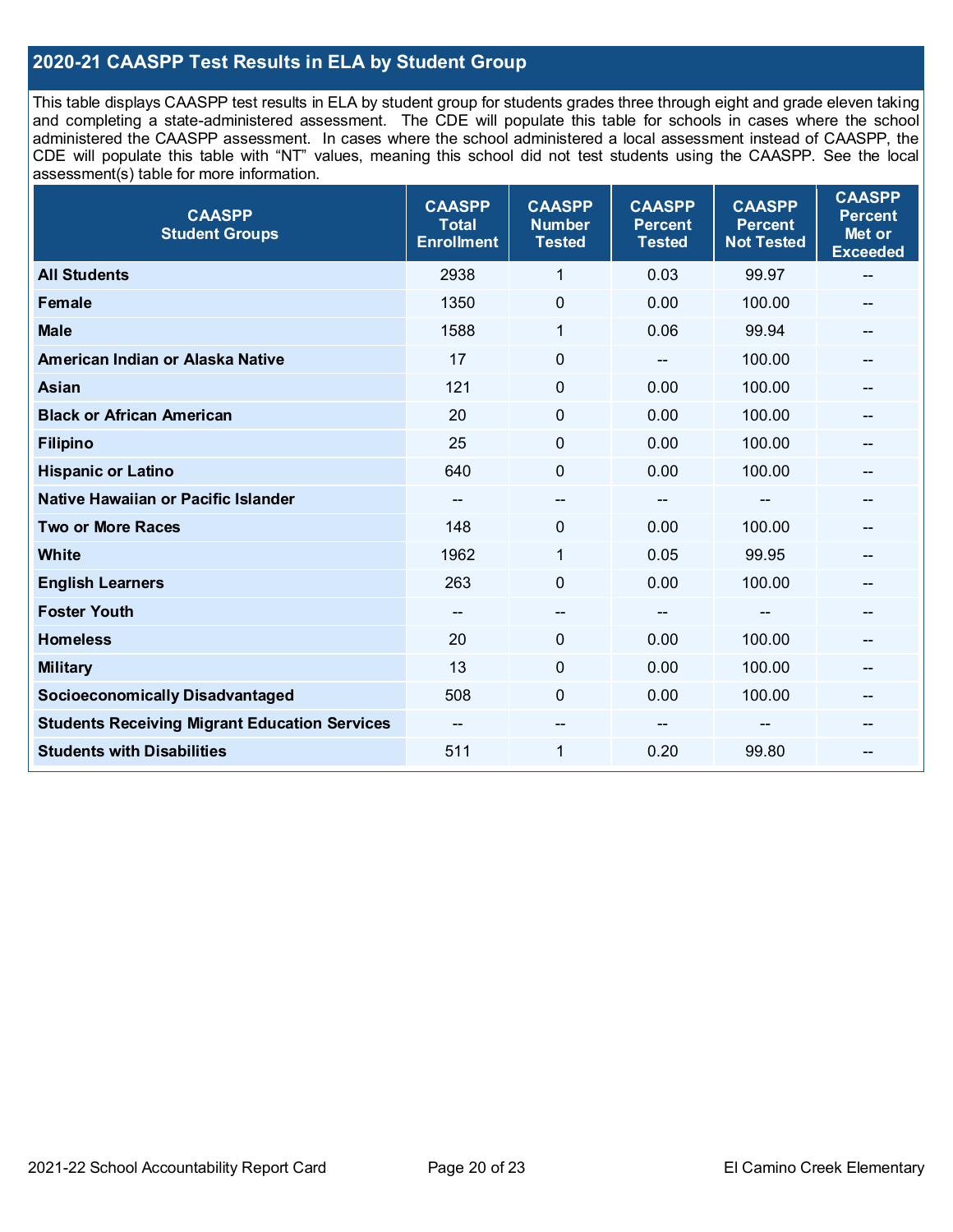### **2020-21 CAASPP Test Results in Math by Student Group**

This table displays CAASPP test results in Math by student group for students grades three through eight and grade eleven taking and completing a state-administered assessment. The CDE will populate this table for schools in cases where the school administered the CAASPP assessment. In cases where the school administered a local assessment instead of CAASPP, the CDE will populate this table with "NT" values, meaning this school did not test students using the CAASPP. See the local assessment(s) table for more information.

| <b>CAASPP</b><br><b>Student Groups</b>               | <b>CAASPP</b><br><b>Total</b><br><b>Enrollment</b> | <b>CAASPP</b><br><b>Number</b><br><b>Tested</b> | <b>CAASPP</b><br><b>Percent</b><br><b>Tested</b> | <b>CAASPP</b><br><b>Percent</b><br><b>Not Tested</b> | <b>CAASPP</b><br><b>Percent</b><br>Met or<br><b>Exceeded</b> |
|------------------------------------------------------|----------------------------------------------------|-------------------------------------------------|--------------------------------------------------|------------------------------------------------------|--------------------------------------------------------------|
| <b>All Students</b>                                  | 2938                                               | $\mathbf{1}$                                    | 0.03                                             | 99.97                                                | --                                                           |
| <b>Female</b>                                        | 1350                                               | $\mathbf 0$                                     | 0.00                                             | 100.00                                               |                                                              |
| <b>Male</b>                                          | 1588                                               | 1                                               | 0.06                                             | 99.94                                                | $-$                                                          |
| American Indian or Alaska Native                     | 17                                                 | $\pmb{0}$                                       | $-$                                              | 100.00                                               | --                                                           |
| Asian                                                | 121                                                | 0                                               | 0.00                                             | 100.00                                               | --                                                           |
| <b>Black or African American</b>                     | 20                                                 | $\Omega$                                        | 0.00                                             | 100.00                                               | --                                                           |
| <b>Filipino</b>                                      | 25                                                 | $\mathbf 0$                                     | 0.00                                             | 100.00                                               |                                                              |
| <b>Hispanic or Latino</b>                            | 640                                                | $\mathbf 0$                                     | 0.00                                             | 100.00                                               | $\overline{\phantom{a}}$                                     |
| Native Hawaiian or Pacific Islander                  | --                                                 | --                                              | --                                               | --                                                   | --                                                           |
| <b>Two or More Races</b>                             | 148                                                | 0                                               | 0.00                                             | 100.00                                               | --                                                           |
| <b>White</b>                                         | 1962                                               | 1                                               | 0.05                                             |                                                      |                                                              |
| <b>English Learners</b>                              | 263                                                | $\mathbf 0$                                     | 0.00                                             | 100.00                                               |                                                              |
| <b>Foster Youth</b>                                  | --                                                 | $\hspace{0.05cm}$ – $\hspace{0.05cm}$           | --                                               | $\mathbf{m}$                                         | --                                                           |
| <b>Homeless</b>                                      | 20                                                 | $\mathbf 0$                                     | 0.00                                             | 100.00                                               | --                                                           |
| <b>Military</b>                                      | 13                                                 | $\mathbf 0$                                     | 0.00                                             | 100.00                                               |                                                              |
| <b>Socioeconomically Disadvantaged</b>               | 508                                                | 0                                               | 0.00                                             | 100.00                                               | --                                                           |
| <b>Students Receiving Migrant Education Services</b> | --                                                 | --                                              |                                                  |                                                      |                                                              |
| <b>Students with Disabilities</b>                    | 511                                                | 1                                               | 0.20                                             | 99.80                                                | $-$                                                          |

#### **2020-21 Local Assessment Test Results in ELA by Student Group**

This table displays Local Assessment test results in ELA by student group for students grades three through eight and grade eleven. LEAs/schools will populate this table for schools in cases where the school administered a local assessment. In cases where the school administered the CAASPP assessment, LEAs/schools will populate this table with "N/A" values in all cells, meaning this table is Not Applicable for this school.

| <b>iReady</b><br><b>Student Groups</b> | <b>iReady</b><br><b>Total</b><br><b>Enrollment</b> | <b>iReady</b><br><b>Number</b><br><b>Tested</b> | <b>iReady</b><br><b>Percent</b><br><b>Tested</b> | <b>iReady</b><br><b>Percent</b><br><b>Not Tested</b> | <b>iReady</b><br><b>Percent</b><br>At or Above<br><b>Grade Level</b> |
|----------------------------------------|----------------------------------------------------|-------------------------------------------------|--------------------------------------------------|------------------------------------------------------|----------------------------------------------------------------------|
| <b>All Students</b>                    | 2929                                               | 2794                                            | 95.39                                            | 4.61                                                 | 74.91                                                                |
| Female                                 | 1349                                               | 1278                                            | 94.74                                            | 5.26                                                 | 78.25                                                                |
| <b>Male</b>                            | 1578                                               | 1516                                            | 96.07                                            | 3.93                                                 | 72.1                                                                 |
| American Indian or Alaska Native       | 17                                                 | 16                                              | 94.12                                            | 5.88                                                 | 62.5                                                                 |
| <b>Asian</b>                           | 122                                                | 117                                             | 95.9                                             | 4.1                                                  | 89.74                                                                |

2021-22 School Accountability Report Card Page 21 of 23 El Camino Creek Elementary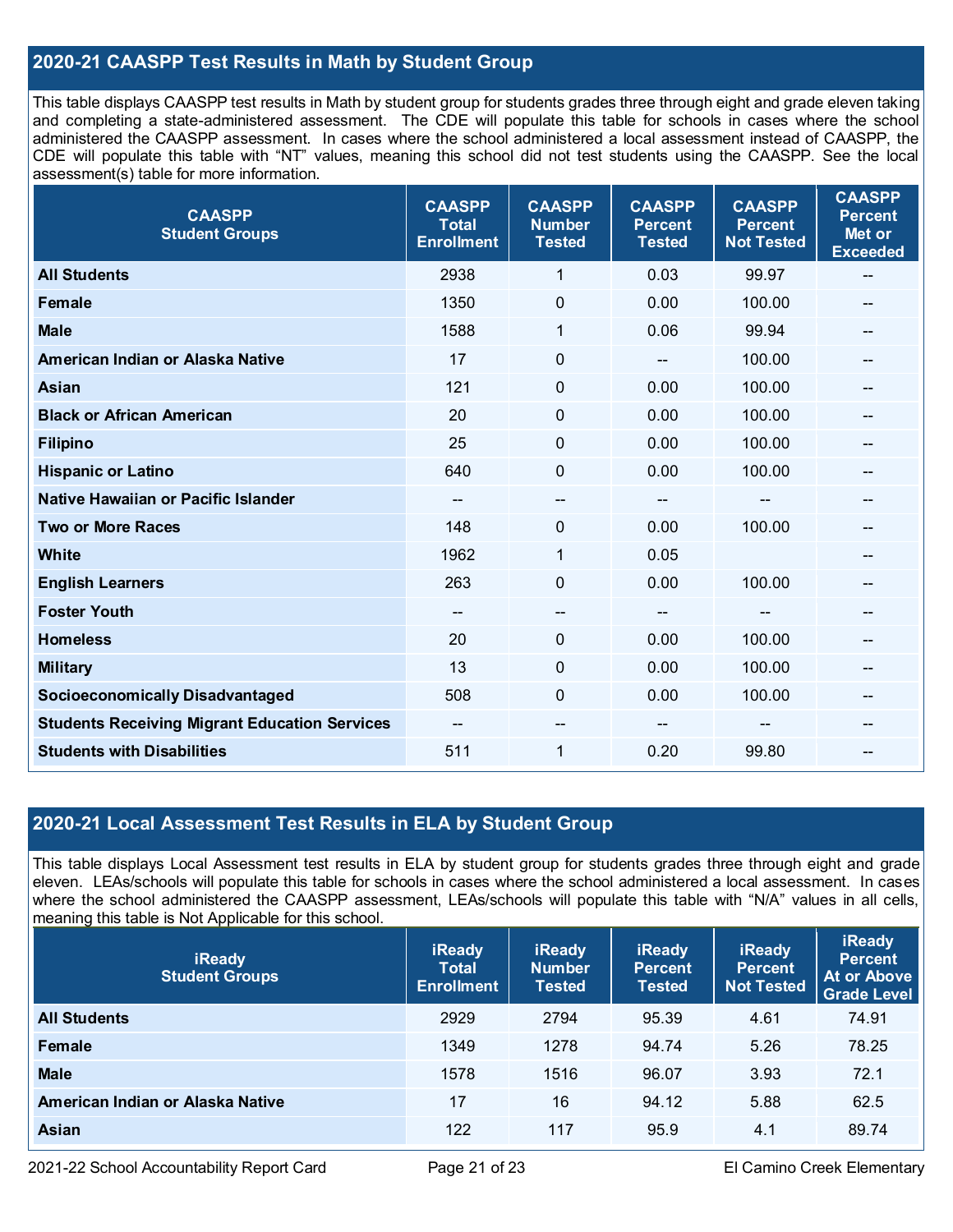| <b>Black or African American</b>                                                           | 20                                               | 18                                            | 90                                             | 10                                                 | 61.11                                                              |  |  |
|--------------------------------------------------------------------------------------------|--------------------------------------------------|-----------------------------------------------|------------------------------------------------|----------------------------------------------------|--------------------------------------------------------------------|--|--|
| <b>Filipino</b>                                                                            | 26                                               | 23                                            | 88.46                                          | 11.54                                              | 69.57                                                              |  |  |
| <b>Hispanic or Latino</b>                                                                  | 638                                              | 609                                           | 95.45                                          | 4.55                                               | 52.38                                                              |  |  |
| Native Hawaiian or Pacific Islander                                                        | 5                                                | 4                                             | --                                             | --                                                 | --                                                                 |  |  |
| <b>Two or More Races</b>                                                                   | 129                                              | 121                                           | 93.8                                           | 6.2                                                | 81.82                                                              |  |  |
| White                                                                                      | 1954                                             | 1872                                          | 95.8                                           | 4.2                                                | 81.04                                                              |  |  |
| <b>English Learners</b>                                                                    | 250                                              | 233                                           | 93.2                                           | 6.8                                                | 16.74                                                              |  |  |
| <b>Homeless</b>                                                                            | 7                                                | $6\phantom{1}$                                | --                                             | $-$                                                |                                                                    |  |  |
| <b>Socioeconomically Disadvantaged</b>                                                     | 382                                              | 354                                           | 92.67                                          | 7.33                                               | 41.81                                                              |  |  |
| <b>Students Receiving Migrant Education Services</b>                                       | 8                                                | $\overline{7}$                                |                                                | --                                                 | --                                                                 |  |  |
| <b>Students with Disabilities</b>                                                          | 570                                              | 525                                           | 92.11                                          | 7.89                                               | 47.81                                                              |  |  |
| <b>STAR</b><br><b>Student Groups</b>                                                       | <b>STAR</b><br><b>Total</b><br><b>Enrollment</b> | <b>STAR</b><br><b>Number</b><br><b>Tested</b> | <b>STAR</b><br><b>Percent</b><br><b>Tested</b> | <b>STAR</b><br><b>Percent</b><br><b>Not Tested</b> | <b>STAR</b><br><b>Percent</b><br>At or Above<br><b>Grade Level</b> |  |  |
| <b>All Students</b>                                                                        | 2929                                             | $\mathfrak{S}$                                |                                                |                                                    | --                                                                 |  |  |
| <b>Male</b>                                                                                | 1578                                             | $\mathbf{1}$                                  |                                                | $\qquad \qquad -$                                  | --                                                                 |  |  |
| <b>Hispanic or Latino</b>                                                                  | 638                                              | $\mathbf{1}$                                  |                                                | $-$                                                | --                                                                 |  |  |
| <b>Students with Disabilities</b>                                                          | 570                                              | 1                                             | --                                             | $- -$                                              | --                                                                 |  |  |
| *At or above the grade-level standard in the context of the local assessment administered. |                                                  |                                               |                                                |                                                    |                                                                    |  |  |

# **2020-21 Local Assessment Test Results in Math by Student Group**

This table displays Local Assessment test results in Math by student group for students grades three through eight and grade eleven. LEAs/schools will populate this table for schools in cases where the school administered a local assessment. In cases where the school administered the CAASPP assessment, LEAs/schools will populate this table with "N/A" values in all cells, meaning this table is Not Applicable for this school.

| <b>iReady</b><br><b>Student Groups</b> | <b>iReady</b><br><b>Total</b><br><b>Enrollment</b> | <b>iReady</b><br><b>Number</b><br><b>Tested</b> | <b>iReady</b><br><b>Percent</b><br><b>Tested</b> | <b>iReady</b><br><b>Percent</b><br><b>Not Tested</b> | <b>iReady</b><br><b>Percent</b><br><b>At or Above</b><br><b>Grade Level</b> |
|----------------------------------------|----------------------------------------------------|-------------------------------------------------|--------------------------------------------------|------------------------------------------------------|-----------------------------------------------------------------------------|
| <b>All Students</b>                    | 2929                                               | 2812                                            | 96.01                                            | 3.99                                                 | 58.78                                                                       |
| Female                                 | 1349                                               | 1285                                            | 95.26                                            | 4.74                                                 | 54.94                                                                       |
| <b>Male</b>                            | 1578                                               | 1527                                            | 96.77                                            | 3.23                                                 | 62.02                                                                       |
| American Indian or Alaska Native       | 17                                                 | 17                                              | 100                                              |                                                      | 35.29                                                                       |
| Asian                                  | 122                                                | 118                                             | 96.72                                            | 3.28                                                 | 77.97                                                                       |
| <b>Black or African American</b>       | 20                                                 | 18                                              | 90                                               | 10                                                   | 38.89                                                                       |
| <b>Filipino</b>                        | 26                                                 | 23                                              | 88.46                                            | 11.54                                                | 56.52                                                                       |
| <b>Hispanic or Latino</b>              | 638                                                | 622                                             | 97.49                                            | 2.51                                                 | 34.08                                                                       |
| Native Hawaiian or Pacific Islander    | 5                                                  | $\overline{4}$                                  | $\overline{\phantom{a}}$                         | $\overline{\phantom{a}}$                             | --                                                                          |
| <b>Two or More Races</b>               | 129                                                | 123                                             | 95.35                                            | 4.65                                                 | 68.29                                                                       |
| <b>White</b>                           | 1954                                               | 1872                                            | 95.8                                             | 4.2                                                  | 65.49                                                                       |
| <b>English Learners</b>                | 250                                                | 239                                             | 95.6                                             | 4.4                                                  | 12.13                                                                       |
| <b>Homeless</b>                        | 7                                                  | 6                                               |                                                  | --                                                   | $\qquad \qquad \qquad -$                                                    |